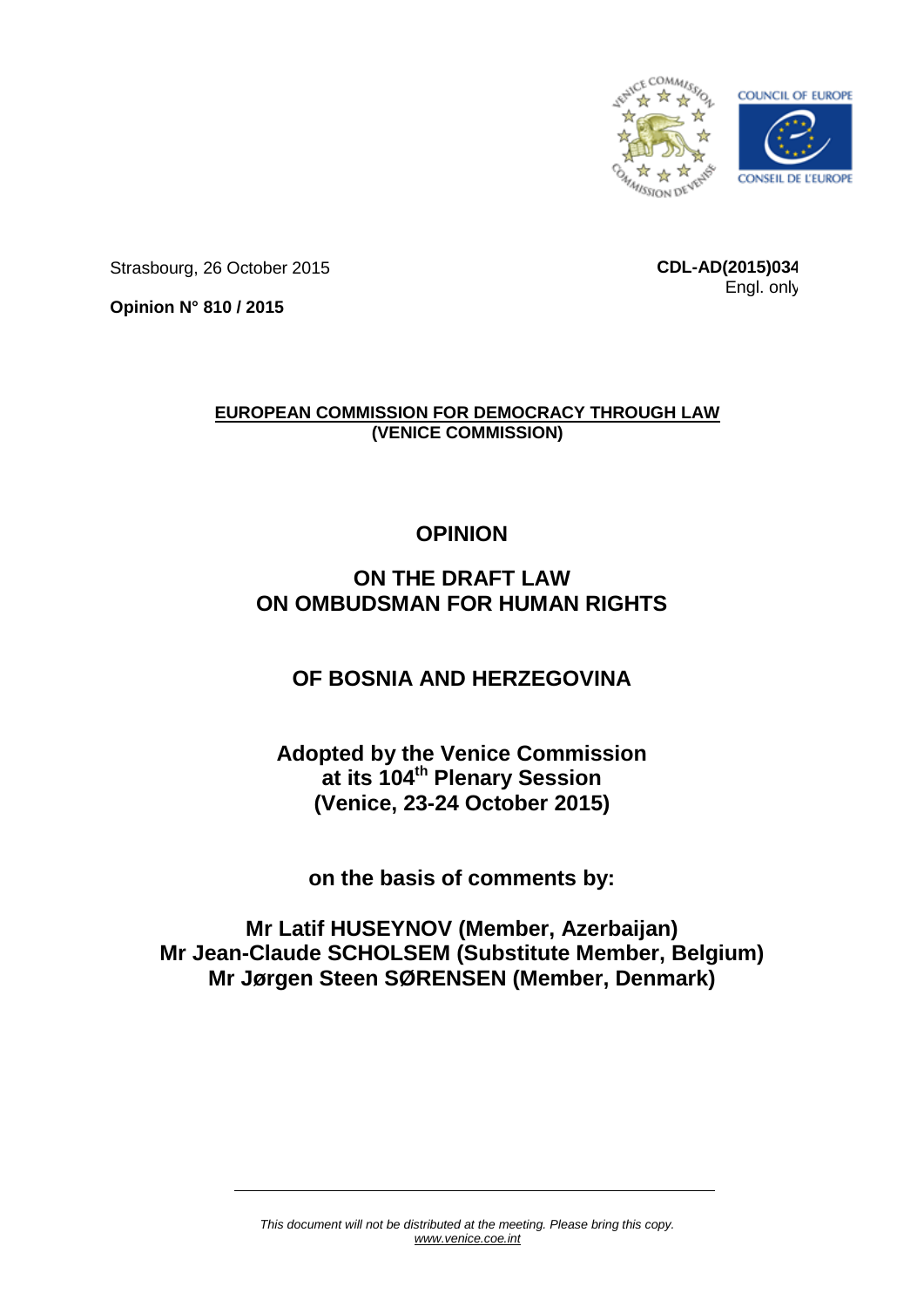# **CONTENTS**

| I.          |                                  |  |
|-------------|----------------------------------|--|
| Ш.          |                                  |  |
| А.          |                                  |  |
| <b>B.</b>   |                                  |  |
| Ш.          |                                  |  |
| А.          |                                  |  |
| <b>B.</b>   |                                  |  |
| $C_{\cdot}$ | 1.<br>2.<br>3.<br>4.<br>5.<br>6. |  |
| D.          | $1_{-}$<br>2.                    |  |
| Ε.          | $1_{-}$                          |  |
| F.          |                                  |  |
| G.          |                                  |  |
| Η.          |                                  |  |
| IV.         |                                  |  |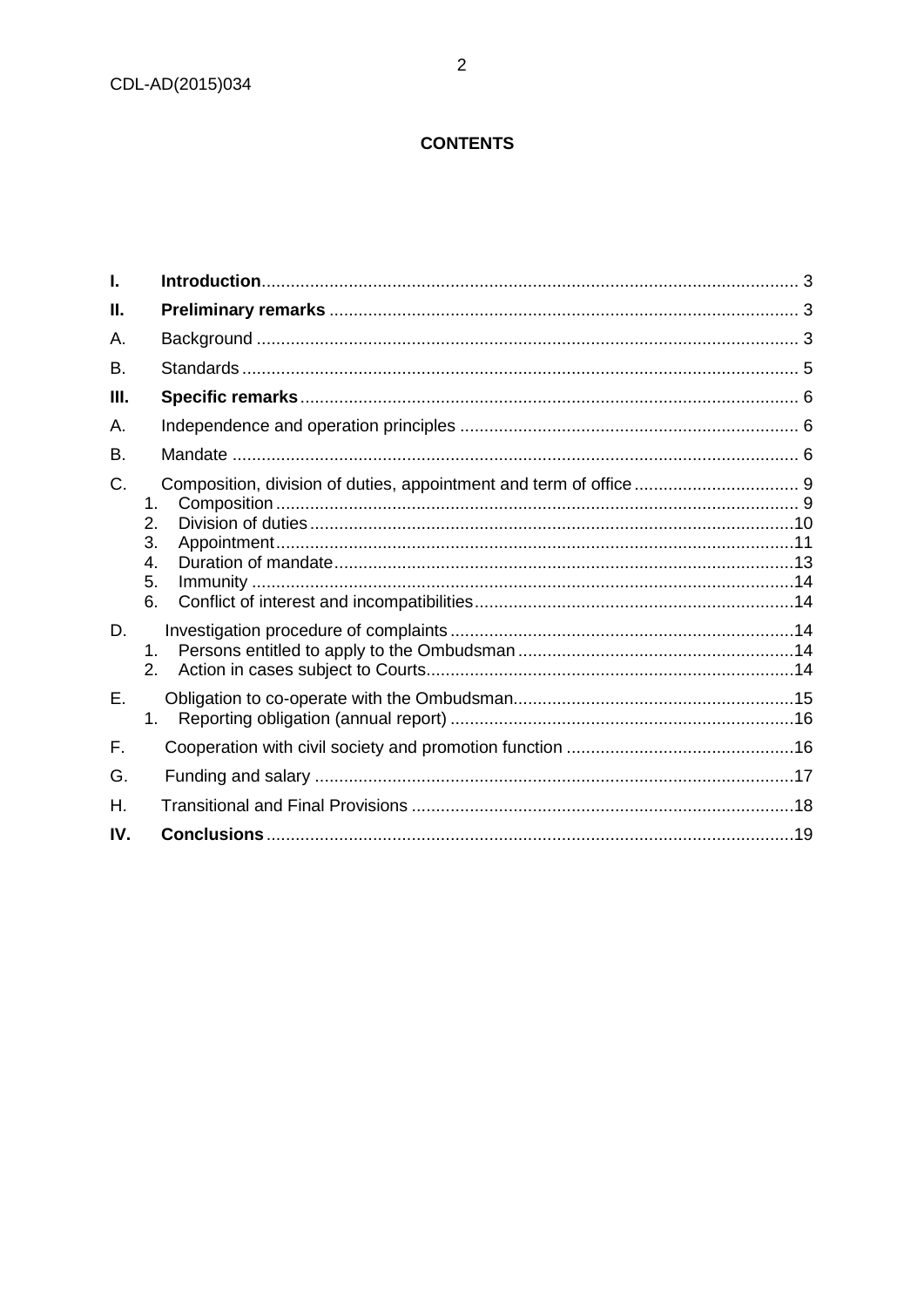### **I. Introduction**

1. On 29 July 2015, the Minister of Human Rights and Refugees of Bosnia-and Herzegovina requested the opinion of the Venice Commission on the Draft Law on Ombudsman for Human Rights in BiH (hereinafter: "the draft law")<sup>1</sup>.

2. Mr L. Huseynov, Mr J.S. Sørensen and Mr J.Cl. Scholsem have been invited to act as Rapporteurs for this opinion.

3. On 10-11 September 2015, a delegation of the Commission visited Sarajevo. It held a number of meetings with State authorities, including the Minister of Human Rights and Refugees and the relevant Parliamentary Committees, as well as with representatives of the Ombudsman Institution and of the civil society. The Venice Commission is grateful to the various stakeholders for their cooperation during the visit.

4. The present opinion was adopted by the Commission at its 104<sup>th</sup> Plenary Session (Venice, 23-24 October 2015).

# **II. Preliminary remarks**

# **A. Background**

5. The Ombudsman Institution for BiH (hereinafter: "BiH") was established under Annex 6 of the Dayton Peace Agreements as one of the two branches of the Commission on Human Rights (Article II, Para. 1 of the Constitution of B&H and Annex 6 of the Dayton Agreements, Chapter II, Part A)<sup>2</sup>. In accordance with Annex 6 of the Dayton Agreement, the first Ombudsman was to stay in office for five years, until the transfer of responsibility has taken place. He or she could not be a citizen of BiH or of any neighbouring state.

6. On 3 January 2001, the Law on the Human Rights Ombudsman of BiH came into force, replacing the relevant part of Annex 6 of the Dayton Peace Agreements. A new law was adopted in 2002 and then amended in 2004 and 2006. The law, as amended, provides the current legal basis for the organization of the institution, its powers and its operation.

7. In this framework, the first domestic Ombudspersons<sup>3</sup> were appointed in November 2003 and the new institution started its work on 1 January 2004. The Ombudsman institutions in BiH have gone through a complex and complicated reform process aimed at unifying them into a single Ombudsman at the State level. The process of merger was finalized in 2010, when Entity Ombudsman institutions ceased to operate.

8. Currently, in line with the law in force, the functions of the unified institution are being exercised by three Ombudspersons appointed in 2008 (from the ranks of the three constituent peoples) for a term of six years. Pending the election of three new Ombudspersons by the National Assembly of BiH, their term was extended.

9. The Commission was informed that, in accordance with the BiH Council of Ministers Plan of Activities for 2014, the Ministry of Human Rights and Refugees of BiH formed a working group tasked with drafting amendments to the Law on Ombudsman, with a view to ensuring its

 $\overline{a}$ 

 $1$  CDL-REF(2015)037, Draft Law on Ombudsman for Human Rights in Bosnia and Herzegovina, Strasbourg, 24 September 2015

<sup>2</sup> The other one being the Human Rights Chamber

<sup>3</sup> In the present Opinion, the term *Ombudsperson* is used without prejudice of the term « ombudsmen », used in the draft law under examination. It is noted however that, as indicated in article 3 of the draft law, the term *Ombudsmen* shall equally apply to male and female gender.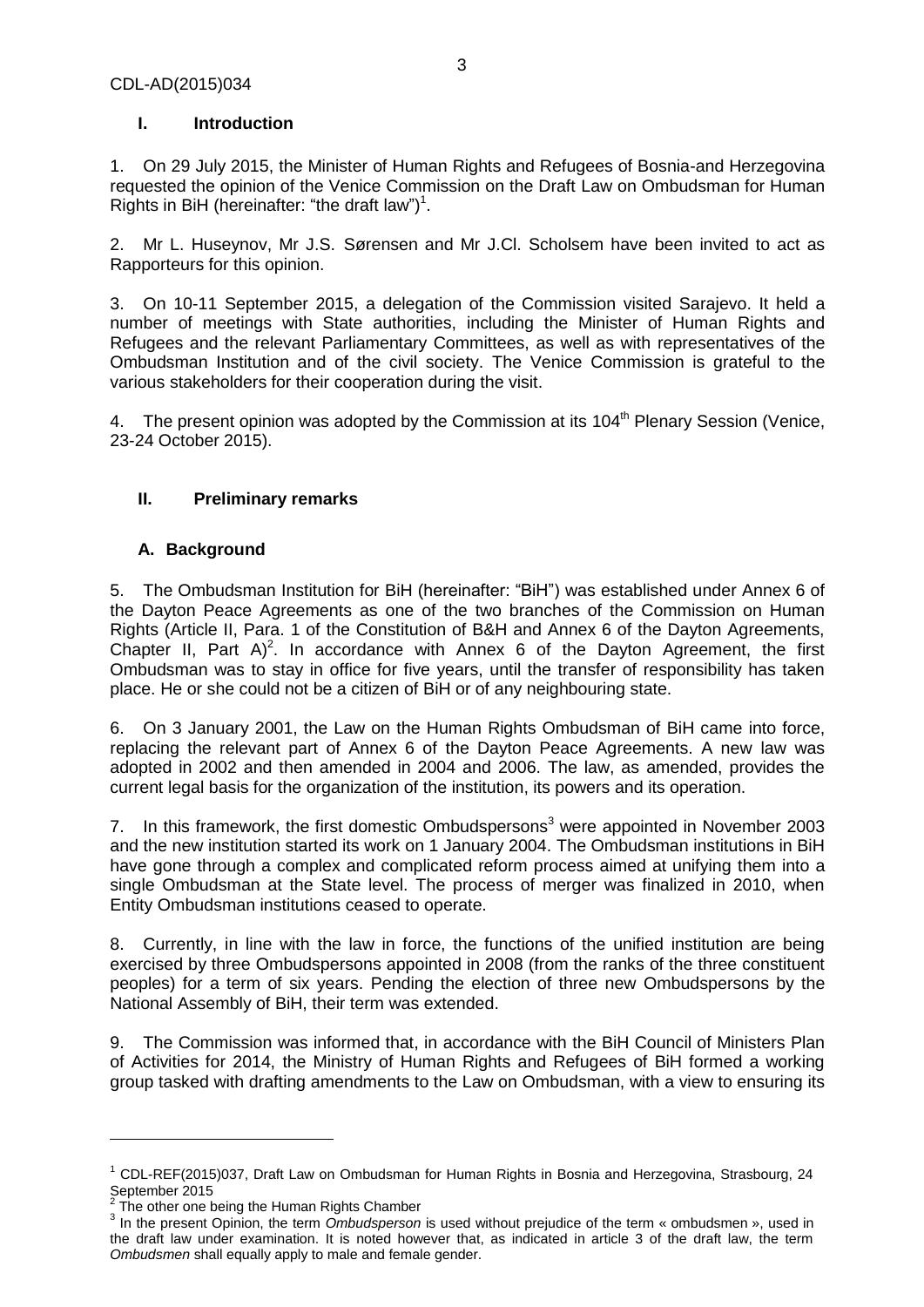$\overline{a}$ 

conformity with the applicable standards (in particular the Paris Principles<sup>4</sup>). Indeed, the institution currently enjoys the status "A" granted by the International Coordination Council of National Institutions for Human Rights (ICC), but a re-evaluation of that status was foreseen for 2015.

10. As indicated in the request letter, "*Recommendations of the ICC<sup>5</sup> and the Council of Europe bodies to the authorities of BiH indicate the necessity to intensify their efforts in reorganizing and strengthening the Institution of the Human Rights Ombudsman of BiH, in the manner that the Member State shall:*

- *a) Adopt an open, more consultative process for the selection and appointment of Ombudsmen, guaranteeing independence of the Ombudsmen in accordance with the Paris Principles;*
- *b) Ensure adequate human and material resources;*
- *c) Develop capacities of Institution of the Human Rights Ombudsman of BiH;*
- *d) Ensure that the Institution of the Human Rights Ombudsman of BiH enjoys financial independence, including adequate financial and human resources in proportion to the additional tasks assigned.*

*The CESCR<sup>6</sup> 's recommendation outlines concerns with regards to the lack of independence of the Institution of the Human Rights Ombudsman of BiH, which is managed by Ombudspersons appointed by the BiH Parliamentary Assembly, representing three constituent peoples of BiH and which does not express a unique, common approach to protection of human rights for the Member State*."

11. Although the Venice Commission already assessed a previous version of the current law and related draft amendments<sup>7</sup> and repeatedly provided assistance to the authorities of BiH in the process of reforming the Ombudsman Institution, it was considered necessary to request its opinion on the current text of the law, as a way to assist the authorities in drafting the new amendments. Subsequently, in view of the important number of the amendments, it was decided, as required by the domestic regulations, to draft an entirely new law on the Ombudsman Institution.

12. The aim of the present opinion is not to address in an exhaustive manner all provisions of the draft law, but to address the main issues which, in the view of the Venice Commission, require further consideration and improvement. The present opinion is based on the English translation of the draft law, as provided by the authorities of BiH. Since the translation may not accurately reflect the original version on all points, some of the issues raised may find their cause in the translation rather than in the substance of the provisions concerned.

13. It should also be noted that the Commission was provided several successive versions of the draft law. The text under examination in the present Opinion<sup>8</sup> having been submitted to the Rapporteurs after their visit to BiH, it was not possible to discuss certain proposed amendments, in their last version, with the authors of the draft or other concerned stakeholders. These include *inter alia* the new proposed concept for the organization, composition and functioning of the Ombudsman institution and the provisions governing the

<sup>&</sup>lt;sup>4</sup> Principles relating to the Status of National Institutions (The Paris Principles), adopted by General Assembly Resolution 48/134 of 20 December 1993,

http://www.ohchr.org/EN/ProfessionalInterest/Pages/StatusOfNationalInstitutions.aspx 5

International Coordinating Committee of National Institutions for the Promotion and Protection of Human Rights <sup>6</sup> UN Committee on Economic, Social and Cultural Rights

**<sup>7</sup>** See CDL-AD(2004)031, Opinion on the Draft Law on Amendments to the Law on Ombudsman for Human Rights in Bosnia and Herzegovina; see also CDL-AD(2004)006, Opinion on the Status and Rank of the Human Rights Ombudsman of Bosnia and Herzegovina

<sup>8</sup> CDL-REF(2015)037, Draft Law on Ombudsman for Human Rights in Bosnia and Herzegovina, Strasbourg, 24 September 2015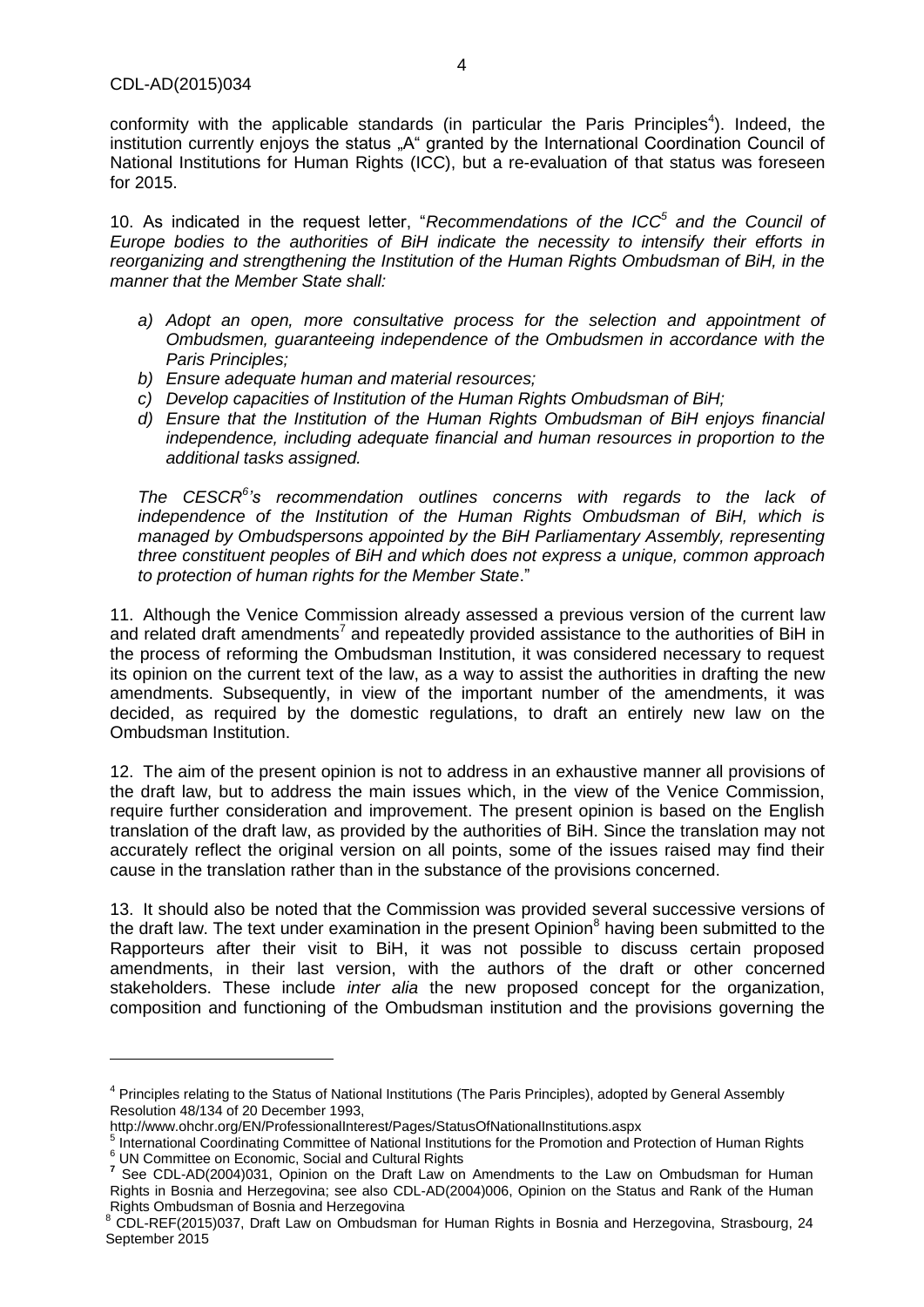operation of the Institution as national prevention mechanism under the OPCAT $9$ . Moreover, the process of election of three new Ombudspersons, currently taking place in the framework of the existing law, might impact on the interpretation and application of the provisions of the draft law in a way which was difficult to assess at the date of the adoption of the present opinion.

#### **B. Standards**

14. The Venice Commission has examined the Law in the light of the key texts on the Ombudsman institution, as well as of existing good European practices in the field.

15. Notwithstanding a wide use of the terms "Ombudsman", "Ombudsperson" and "Human Rights Commission" etc. to refer to institutions in charge of human rights at the domestic level, it is a fact that such bodies vary over the world in nature, mandate and responsibilities.

16. Although there are no binding international standards applicable to such institutions, most of these bodies have been established on the basis of the United Nations *Principles relating to the status of national institutions*, adopted by the General Assembly in its *Resolution 48/134 of 20 December 1993*, commonly known as *"the Paris Principles"*. As to date, these Principles represent the most widely followed guidelines outlining the basic elements of any national human rights institution. Various typical features of Ombudsman institutions have also been listed, in its bylaws, by the International Ombudsman Institute ("IOI").  $^{10}$ 

17. The Venice Commission has on various occasions assessed legislative provisions regulating the operation of Ombudsman institutions in Council of Europe member states<sup>11</sup>. As already indicated, the Commission has adopted several opinions on the legal framework pertaining to the Ombudsman Institution in BiH and accompanied the authorities of BiH in their efforts to improve the organization and functioning of this institution, unify it and bring it in line with the European and international standards.

18. More generally, the Council of Europe has always paid particular attention to the ombudsman and national human rights institutions ('NHRIs') and has produced a number of documents reflecting on the best practices for establishing NHRIs in member states and calling for sufficient mandate and resources for these bodies. These include various recommendations of the Committee of Ministers and of the Parliamentary Assembly of the Council of Europe, such as the *Recommendation No. R (97) 1412 of the Committee of Ministers, encouraging member States to consider the possibility of establishing effective national human rights institutions*, and the *Recommendation no. 1615(2003) of the Parliamentary Assembly on the Institution of Ombudsman, in which the Parliamentary assembly* highlighted certain characteristics which are essential for any Ombudsman institution to operate effectively.

19. More recently, in its *Resolution 1959 (2013) on Strengthening the institution of ombudsman in Europe*, the Parliamentary Assembly recalls the Council of Europe's previous work on promoting Ombudsman institutions, including the related Venice Commission Opinions, and calls on its member States to implement them.<sup>13</sup>

<sup>&</sup>lt;sup>9</sup> Optional Protocol to the Convention against Torture and other Cruel, Inhuman or Degrading Treatment or Punishment, Adopted on 18 December 2002 by the General Assembly of the United Nations by resolution A/RES/57/199, entered into force on 22 June 2006

Se[e http://www.theioi.org/the-i-o-i/by-laws.](http://www.theioi.org/the-i-o-i/by-laws)

<sup>11</sup> See (CDL(2011)079), Venice Commission, *Compilation on the Ombudsman Institution*, 1 December 2011, [http://www.venice.coe.int/webforms/documents/?pdf=CDL\(2011\)079-e.](http://www.venice.coe.int/webforms/documents/?pdf=CDL(2011)079-e))

<sup>12</sup>[https://wcd.coe.int/com.instranet.InstraServlet?command=com.instranet.CmdBlobGet&%20InstranetImage=567](https://wcd.coe.int/com.instranet.InstraServlet?command=com.instranet.CmdBlobGet&%20InstranetImage=567349%20%20&SecMode=1&DocId=578706&Usage=2) [349%20%20&SecMode=1&DocId=578706&Usage=2](https://wcd.coe.int/com.instranet.InstraServlet?command=com.instranet.CmdBlobGet&%20InstranetImage=567349%20%20&SecMode=1&DocId=578706&Usage=2)

<sup>13</sup> See *Resolution 1959 (2013) on Strengthening the institution of ombudsman in Europe*, paragraph 3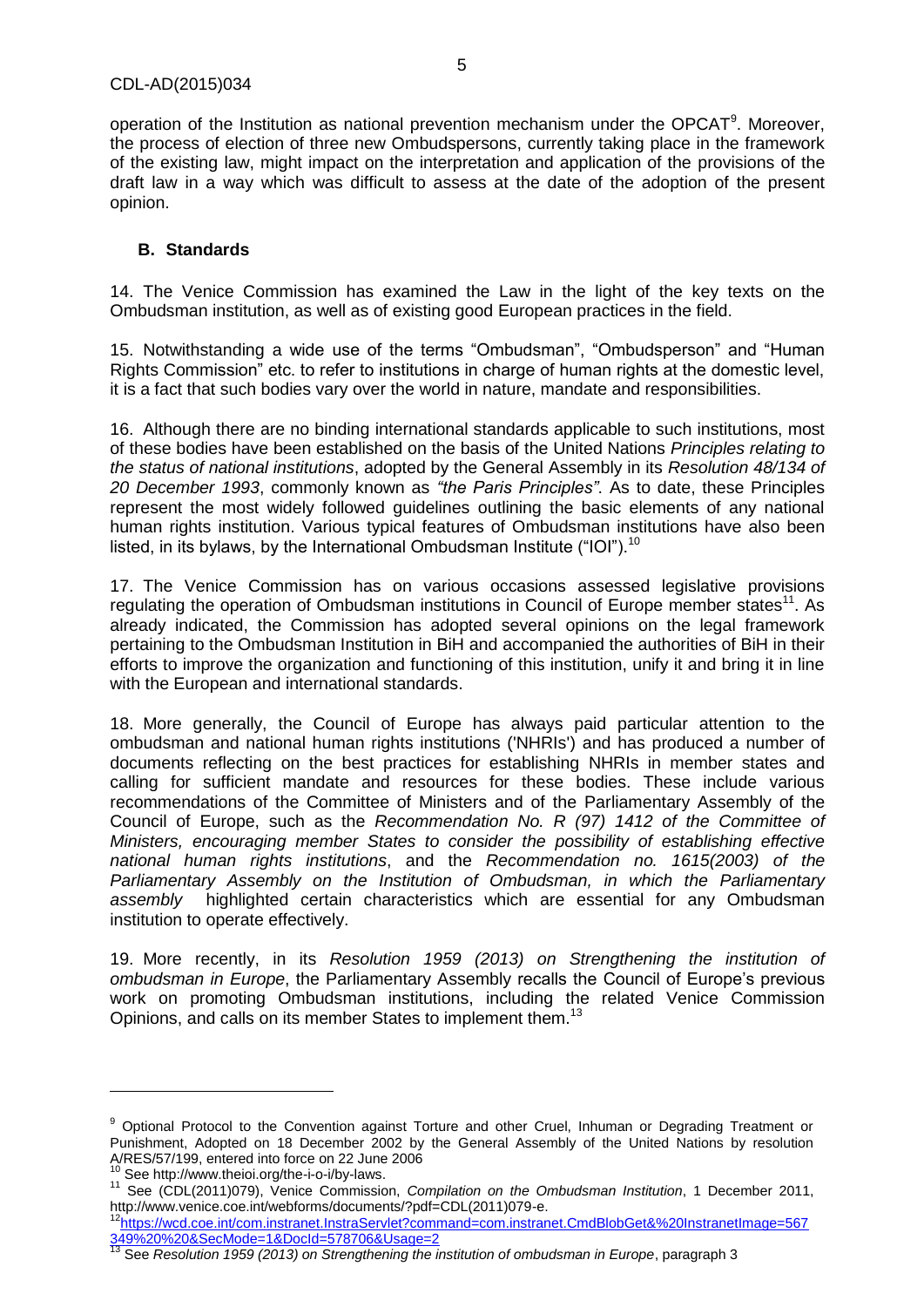# **III. Specific remarks**

# **A. Independence and operation principles**

20. Article 5 of the draft law lays down the institutional and individual independence of "the Institution and the Ombudsmen" (organisational, administrative and financial<sup>14</sup>) as a founding principle for the Institution, and specifies how this must be translated into practice: "the Institution and the Ombudsmen shall be independent and autonomous in their work", free from any form of influence, instructions or order by any authorities of BiH. Their activity should moreover be governed, as operational principles, by the respect for justice, equality, morality, and impartiality.

21. The distinct mention of the Institution *and* the individual Ombudspersons may be understood, in view of the particular setting of this institution in BiH, as a (necessary) additional safeguard for their independence. Further, more specific independence guarantees may be found in the rules on immunity, incompatibilities, staffing and funding of the institution.

22. In line with a legitimate and widespread practice, article 5.2 provides that "**the Institution and the Ombudsmen**" shall report for their work **only** (emphasis added) to the BiH Parliamentary Assembly. In this case, mentioning both the Institution and the individual Ombudspersons is problematic from the perspective of unified Ombudsman Institution (which remains a key desideratum of the current reform). It is only the institution, and not the individual Ombudsman that should report to the BiH Parliamentary Assembly. It is recommended to delete the terms "and the Ombudsmen" from this provision.

23. Also, it would be advisable to harmonize this provision and those of article 42 of the draft law, dealing with the reporting obligations, under which **the Institution** should submit its annual report not only to the House of Representatives of BiH and the House of Peoples of BiH, but also to the Presidency of BiH, to the Parliament of the FBiH, to the National Assembly of the Republika Srpska and the Assembly of Brcko District of BiF. Presumably, the report will be transmitted to other institutions than the BiH Parliamentary Assembly for information purpose only. It is true, however, that an obligation to discuss the report in a special session is only imposed on the Joint Committee on Human Rights of the Parliamentary Assembly (see article 43.4).

24. The reference (in article 5.3) to the international acts on human rights and freedoms, as part of the Institution's work frame, is a welcome provision.

#### **B. Mandate**

25. As stipulated in article 6 of the draft law, the Ombudsman Institution "shall have jurisdiction<sup>315</sup> for: a) protection of human rights; b) promotion of human rights; c) preventive mechanism. According to article 7.2, the Ombudsman Institution has also the status of central institution for the protection against discrimination in accordance with the 2009 *Law on Prohibition against discrimination* ("Official Gazette BiH" no. 59/09). However, no indication is provided with regard to its competences under this framework. One may infer that, as for the function of "preventive mechanism", the anti-discrimination powers of the Ombudsman and related procedures will be regulated by the Institution itself in its "Rulebook" (to be adopted by the Lead Ombudsman within 180 days following his/her appointment).

<sup>&</sup>lt;sup>14</sup> See article 5.4

<sup>&</sup>lt;sup>15</sup> It is suggested, from a technical point of view, to reconsider the term "jurisdiction", which seems to be confused with the competences/powers or the mandate of the Ombudsman. This seems to be confirmed by article 6.2, stating that the Institution may also exercise other functions and competencies required by other laws.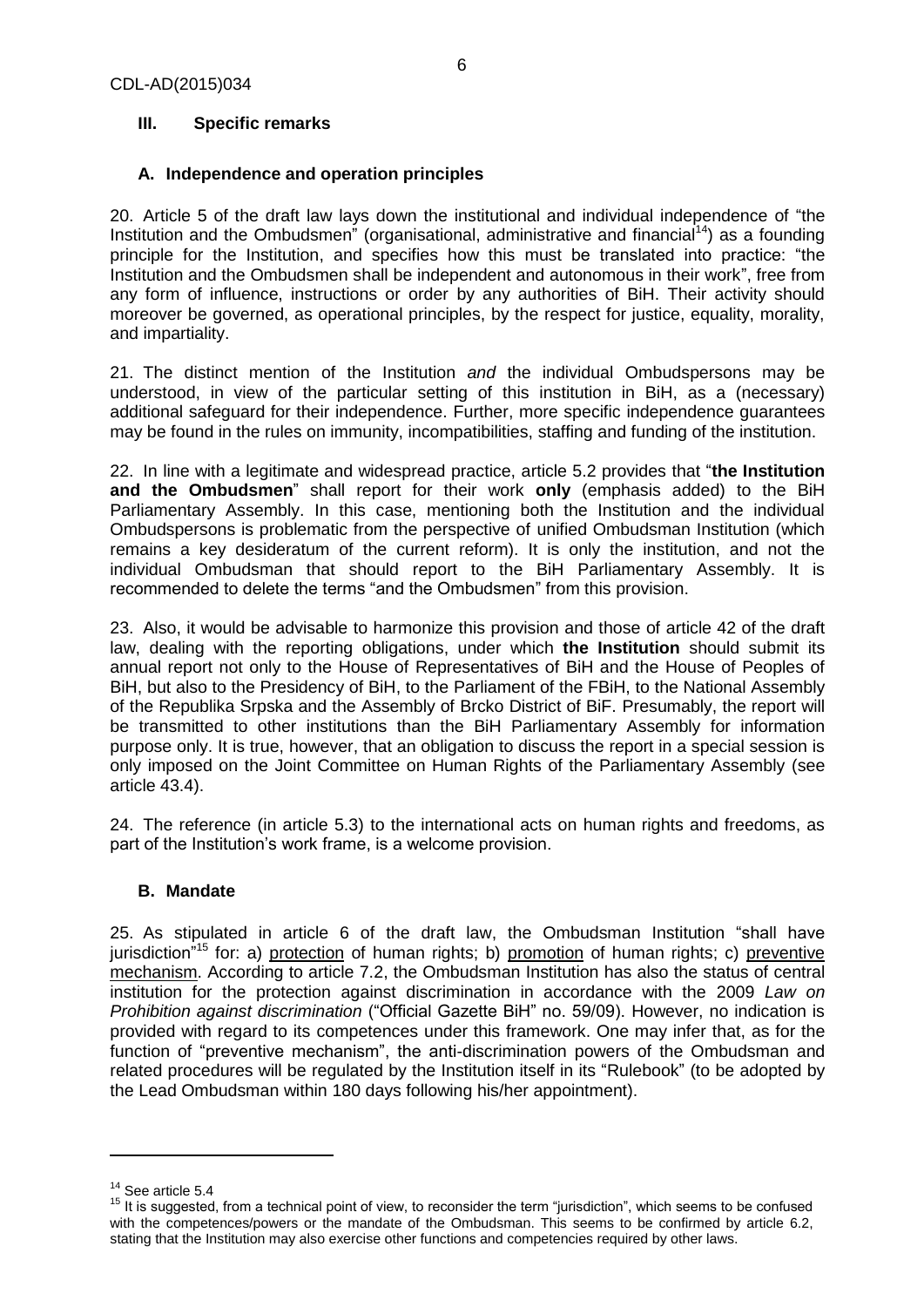26. As it results from articles 6 to 11, the competences of the Institution also include the right to legislative initiative and to provide opinion on draft legislation, public policies and other regulations in the area of human rights, and the right to initiate constitutionality review by referring to the entities entitled to file requests with the Constitutional Court. In the view of the Venice Commission, it would be advisable to reconsider the structure of the draft law with a view to including all Ombudsman powers under one specific chapter devoted to its mandate.

27. As already indicated, the draft law now also provides a legal basis for the activities of human rights promotion (article 8) carried by the Ombudsman and its functions as a preventive mechanism under the  $\overline{OPCAT}^{16}$  (article 9), activities and functions that are not expressly provided for in current law. This is to be welcomed as an illustration of the authorities' commitment to implement the recommendations addressed to the Institution in the process of re-accreditation as NHRI, as well as the most recent *ICC General observations regarding the*  mandate of Human Rights Institutions<sup>17</sup>, stressing that "a national Institution shall be vested with competence to promote<sup>18</sup> and protect human rights", and "shall be given as broad a mandate as possible". Separate and detailed sections are devoted to these functions.

#### *Promotion of human rights and Preventive mechanism*

28. It is recommended to specify, in article 6, that the mandate of the Ombudsman Institution covers not the "[national] preventive mechanism" as such, but prevention of torture and other cruel, inhuman or degrading treatment or punishment. As stated in article 9, the Ombudsman Institution will itself perform tasks of the preventive mechanism. Moreover, article 9 should also stipulate one of the essential features of a national preventive mechanism foreseen in the OPCAT, i.e that it visits places of deprivation of liberty on a regular basis. Also, the reference to the participation of representatives of civil society organizations and the academia in the work of the preventive mechanism should be further specified, in particular as regards the manner in which this participation is expected to take place.

29. Moreover, article 8 dealing with the promotional function of the Institution should be redrafted in such a way as to ensure that the list of activities by which this function is carried out is not exhaustive.

30. Finally, while welcoming that the draft law now provides a legal framework for the Ombudsman activities' in the two above areas, it is important to stress that this will necessarily have implications for important aspects of the Institutions' work, including funding, staff recruiting or reporting. Adequately addressing these and other related aspects, both at practical and at legislative level, is essential for the Institution's ability to perform its role independently and effectively in these spheres of competence.

#### *Legislative initiative*

31. Article 10 provides a wide range of actions enabling the Ombudsman Institution to play an active role in ensuring compliance of laws, public policies and other regulations of BiH with the Constitution, as well as with international human rights legal instruments. These include monitoring of the legislation and policy in the field, the right to propose adoption or amendment of legislation or policies, to provide opinion on draft legislation and to participate in the work of the legislative bodies and their structures when human rights issues are at stake. For the reasons explained in relation to article 5.2, it is recommended to replace the word "Ombudsman" in article 10.1, with "The Institution".

<sup>&</sup>lt;sup>16</sup> Optional Protocol of the Convention against Torture and other Cruel, Inhuman or Degrading Treatment or Punishment

International Coordinating Committee of National Institutions for the Promotion and Protection of Human Rights - ICC *Sub-Committee on Accreditation General Observations*, Geneva, May 2013

<sup>&</sup>lt;sup>18</sup> Emphasis added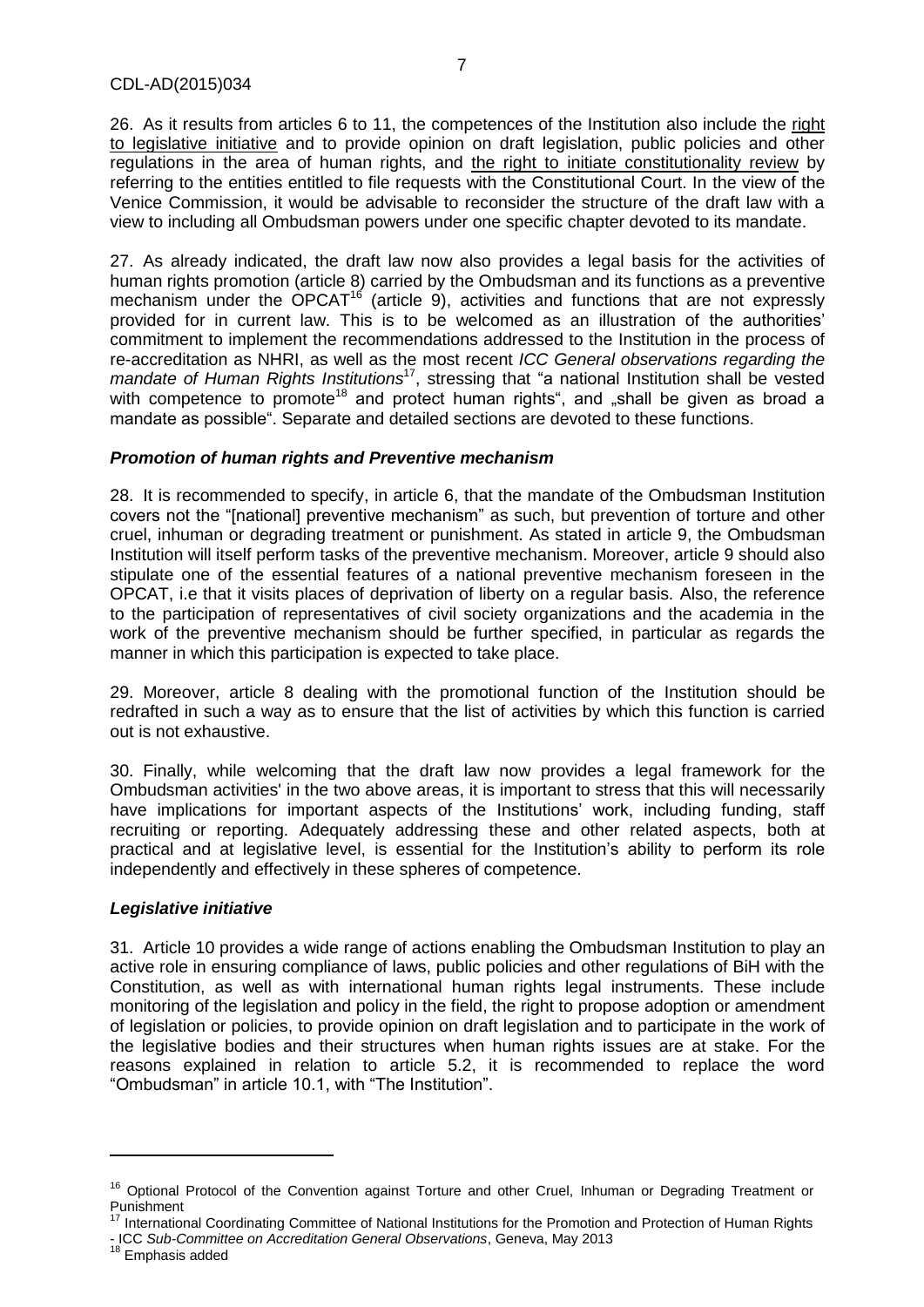$\overline{a}$ 

32. The obligation, in article 10.3, on the relevant legislative bodies to consider the initiatives submitted by the Ombudsman, and to report on the follow-up given to them, is a welcome provision, likely to help to increase the impact the Ombudsman intervention and to enhance public trust in this Institution.

33. It is positive also, in view of the specialized expertise of the Ombudsman, that the Institution may exercise its right to legislative initiative any time *"when in the course of the exercise of their jurisdiction it deems necessary*", without being under the obligation to wait for the annual report to make use of this right, as in previous drafts. This will undoubtedly help the Institution to more timely act to respond to new needs in society and, more generally, to more effectively fulfil its mandate.

34. The formulation of the right of "legislative initiative", described in article 10.2 as encompassing also "public policies and other regulations" might be too broad. The Ombudsman right to initiate or make amendment proposals regarding public policies of relevance to its work may be regulated in other provisions of the draft law (for example, those regulating the recommendations issued by the Ombudsman Institution or its annual or special reports). It is recommended to redraft article 10.2 to define in a more precise manner the Ombudsman's right to legislative initiative.

35. Further, as foreseen in the Paris Principles, the law should specify that the Ombudsman is authorised to encourage the Government to ratify or accede to relevant international instruments and to ensure their implementation.

#### *Initiative for abstract control of constitutionality*

36. Provision is made in article 11 for the possibility for the Ombudsman Institution, within the scope of its competences, to refer to the entities authorised by the Constitution of  $\text{BiH}^{19}$  to bring matters before the Constitutional Court, with the request to initiate a constitutionality review, by the Constitutional Court, of laws and other regulations that raise issues affecting human rights and freedoms. This provision, providing the Ombudsman with a kind of "indirect access" to the Constitutional Court, is a welcome step forward. However, the Venice Commission has repeatedly stated that, from the perspective of human rights protection, the Ombudsman should be granted the right to refer itself to the Constitutional Court and should be able to do this of his or her motion or triggered by a particular complaint made to the Institution<sup>20</sup>.

37. The Commission therefore recommends that, in the context of a future amendment of the Constitution of BiH, the constitutional provisions regulating the access to the Constitutional Court be amended to enable the Ombudsman Institution to initiate proceedings before the Constitutional Court. As regards the current draft law, it is recommended that article 11.2, obliging the entity that receives the Ombudsman's proposal to issue a response, also envisage the deadline for such a response.

<sup>19</sup> According to article VI.3.a of the BiH Constitution, *"[d]isputes may be referred only by a member of the Presidency, by the Chair of the Council of Ministers, by the Chair or a Deputy Chair of either chamber of the Parliamentary Assembly, by one-fourth of the members of either chamber of the Parliamentary Assembly, or by one-fourth of either chamber of a legislature of an Entity."*

<sup>20</sup> *See* CDL-AD(2010)039rev, Venice Commission, Study on individual access to constitutional justice, § 64; *See* also: CDL-AD(2004)041, Joint Opinion on the Draft Law on the Ombudsman of Serbia by the Venice Commission, the Commissioner for Human Rights and the Directorate General of Human Rights of the Council of Europe, § 7; CDL-AD(2007)020, Opinion on the possible reform of the Ombudsman Institution in Kazakhstan, §§ 14 and 19; CDL-INF(2001)007, Memorandum on the Organic Law on the Institution of the Ombudsman of the Federation of Bosnia and Herzegovina, §7 and CDL-INF(2000)9, Opinion on *Locus Standi* of the Ombudsman of the FBiH before the Constitutional Court of BiH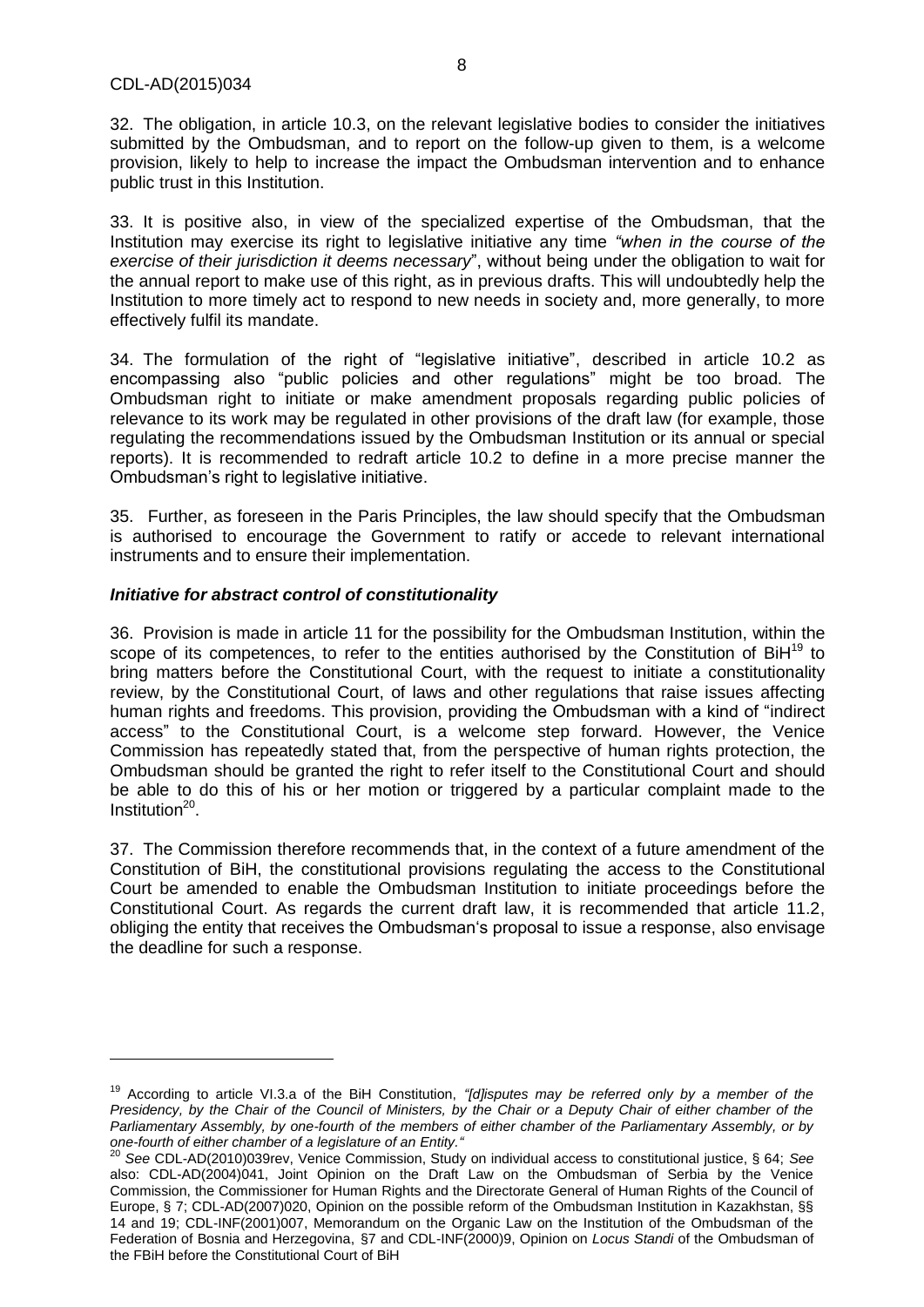# **C. Composition, division of duties, appointment and term of office**

# **1. Composition**

38. The draft law, while maintaining the current system of a multiple Ombudsman under one single (unified) Institution, tries to propose a solution to address current issues of pluralism and discrimination, as well as of independence and efficiency, having raised criticism on domestic and international levels. The above concerns are *inter alia* linked to the fact that the composition of the Institution has so far never included an Ombudsman elected from among the "Others".

39. It is recalled that, under the current law, "*[t]he Ombudsmen shall be appointed from the ranks of the three constituent peoples (Bosniaks, Serbs and Croats), which does not preclude the possibility of appointing an ombudsman from the ranks of "others"".* This poses a challenging organizational problem. Within the present system, although the law is silent on the decision-making method, there has been agreement between the three Ombudspersons to take each of their decisions by consensus, a choice which makes the adoption of decisions long and cumbersome. In practice, files considered too politically sensitive (as for example that of the segregation in schools) are not treated at all, for lack of consensus. Although such files constitute a very small part of the Institution's work, this type of "denial of justice" tarnishes the prestige of the Institution, as well as the public confidence in its ability to address more controversial issues impartially. It is true at the same time that, should the Ombudspersons agree to freely decide individually on all issues, according to a pre-established competency framework, the consistency and stability of the Institution's "case law" might have to suffer.

40. At the level of principles, the Venice Commission has always advocated the diminution of the number of Ombudspersons, the final goal being a single Ombudsman. However, the particularities of the situation in the country concerned do not always allow the implementation of this solution in the short-term and a multiple Ombudsman - or even a plurality of Ombudsman institutions - is in some cases unavoidable.

41. In this connection, the Commission pointed out that, "*States have a wide margin of discretion in choosing the model of ombudsman Institution. Moreover, it is by no means unusual in a European context to have more than one Ombudsman, each dealing with*  specified areas (this is the case in e.g. Sweden). It is recalled on the other hand that the model *of a general Ombudsman with overall functions was chosen by France, for instance, when it instituted the Defender of Rights to replace the "Médiateur de la République". It should be pointed out, however, that the Defender is assisted in his/her mission by three deputies, each active in a different field: security's ethics, defence and promotion of children's rights, fight against discrimination and promotion of equality*."<sup>21</sup>

42. Article 12 of the draft law provides for the appointment, by the Parliamentary Assembly of BiH, of a Lead Ombudsman and three Ombudspersons "*from the constituent peoples and others*", instead of three Ombudspersons, within the present system. The Lead Ombudsman cannot be appointed from the same constituent people or "Others" for two consecutive mandates (article 12.3).

43. Although not in line with the position of principle of the Venice Commission, in view of the specific conditions prevailing in BiH, the proposed system may be seen as an improved model, likely to help to address the main shortcomings facing the current system. In particular, by increasing the number of Ombudspersons from three to four, it provides opportunities for persons belonging to the category of "Others" to be appointed as Ombudsman or Lead Ombudsman and an incentive (if not an indirect obligation) for the Parliamentary Assembly to make use of this option when electing the Ombudspersons. In order for the future law to truly

 $21$  See CDL-AD(2015)017, Opinion on the Law on the People's Advocate (Ombudsman) of the Republic of Moldova, § 25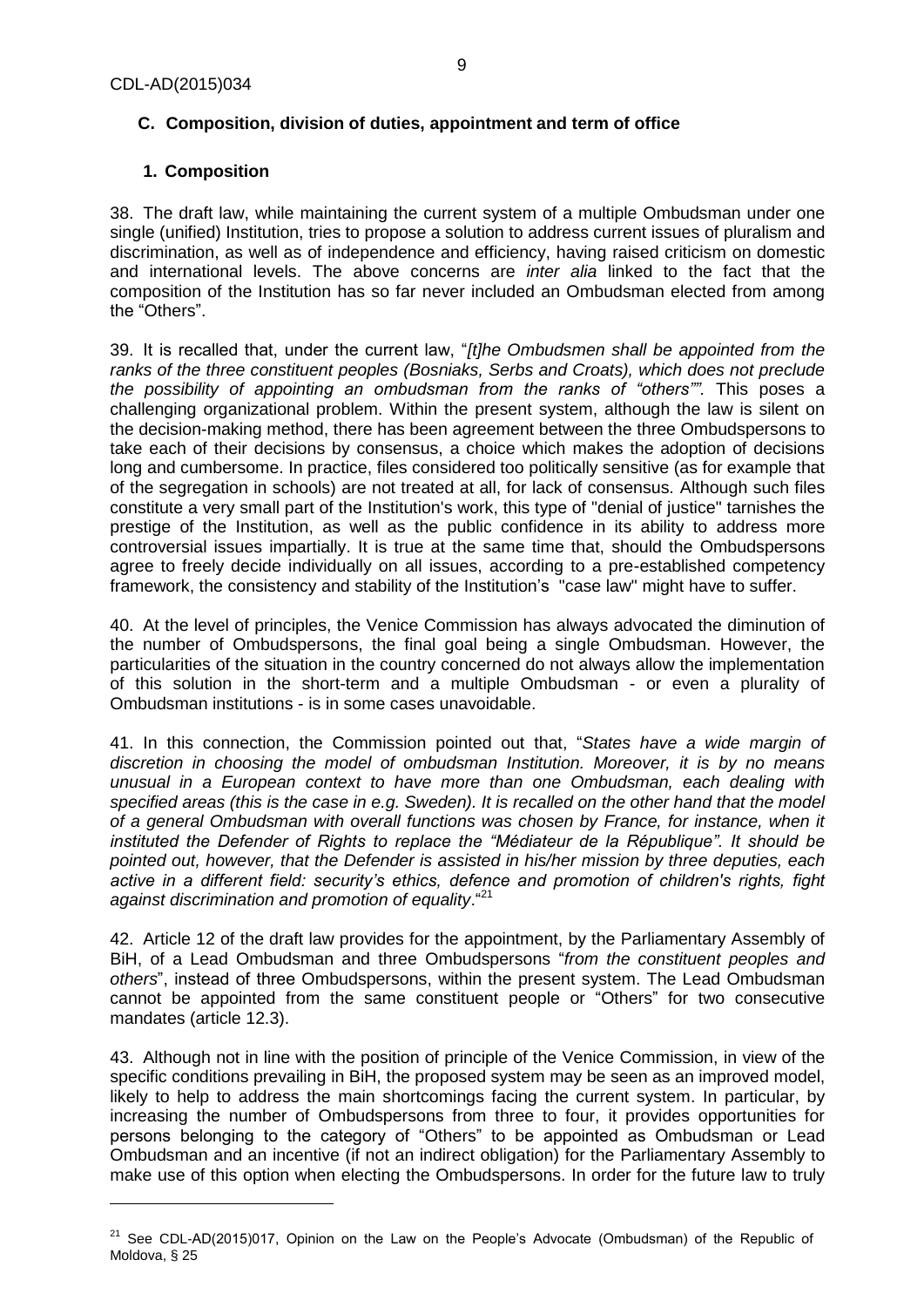achieve this goal, it would however be advisable to specify that there cannot be more than one person, among the four Ombudspersons, from the same constituent people or from the ranks of the "Others". It is recalled in this connection that, if issues of pluralism and discrimination have been raised with regard to the composition of the Ombudsman institution, these are not due to the current law, which "*does not preclude the possibility of appointing an ombudsman from the ranks of "others"*" (article 7 of the current law).

44. Finally, whether the proposed model will prove suited to the situation in BiH will very much depend on other key elements concerning the organisation and the operation of the Ombudsman Institution. These include: the criteria for selecting the four Ombudspersons, the guarantees provided for individual and institutional independence of the Ombudspersons, the duration of the mandate, the cooperation modalities (distribution of duties) between them, the respect for the principle that the assignment of files should not be made on ethnic basis, the cooperation with the various public institutions etc.

45. In practical terms, the appointment of the future Lead Ombudsman could prove to be very difficult, in the light of the significant powers assigned to this function, and taking account that the requirements for being elected to this function do not differ from those for the position of Ombudsman (see article 13). How to choose the most suitable person for this very specific function among the best four candidates? One way out could be to elect four Ombudspersons and leave it to them, once appointed, to elect the Lead Ombudsman among them, and perhaps also to provide for dead-lock solutions should these be needed.

46. Difficulties could also arise if, before the adoption of the future law, three Ombudspersons will have already been elected under the current law (see comments under Transitional and Final Provisions).

#### **2. Division of duties**

47. The division of duties between the Lead Ombudsman and the three Ombudspersons under the proposed system is set out in Chapter IV of the draft law, dealing with the management, the strategy and the internal organisation of the Institution. For a better understanding of the whole concept of the newly shaped Institution, it might be preferable that the respective roles of the Lead Ombudsman and the three Ombudspersons and the way in which the powers are distributed between them be regulated together with the composition of the Institution, under the same section.

48. The draft makes a clear distinction between the Lead Ombudsman and three Ombudspersons. The Lead Ombudsman is entrusted, for the entire duration of the mandate (5 years), in contrast with previous drafts envisaging even rotation within the mandate, with the general direction of the Institution. The vast authority of the Lead Ombudsman is described in article 19.1 and 2. The Lead Ombudsman represents and manages the Institution at the highest level and takes initiatives, either on its own authority or on the proposal of another Ombudsman. His/her role is so important that this position cannot be held by a person within the same ethnic group or category of "Others" for two consecutive terms (Article 12.3).

49. The three Ombudspersons share the "operational" tasks. They always act individually, either by acts of decision ("Independently investigate complaints" - article 19.3.f), or proposals ("proposes initiatives for adoption of laws and amendment to laws and other regulations to the Lead Ombudsman" - Article 19.3.c). The division of tasks is detailed in Article 20. The three pre-established "areas of competence" are meticulously described and the Ombudspersons must consensually distribute them among themselves. Should they fail to agree, the Lead Ombudsman will decide (Article 20.4).

50. This system is an innovative proposal. In a way, although it might be hard to accept politically, it approximates a single Ombudsman, with a Lead Ombudsman operating here as a commanding head of three operational Ombudspersons, concentrating in his hands the main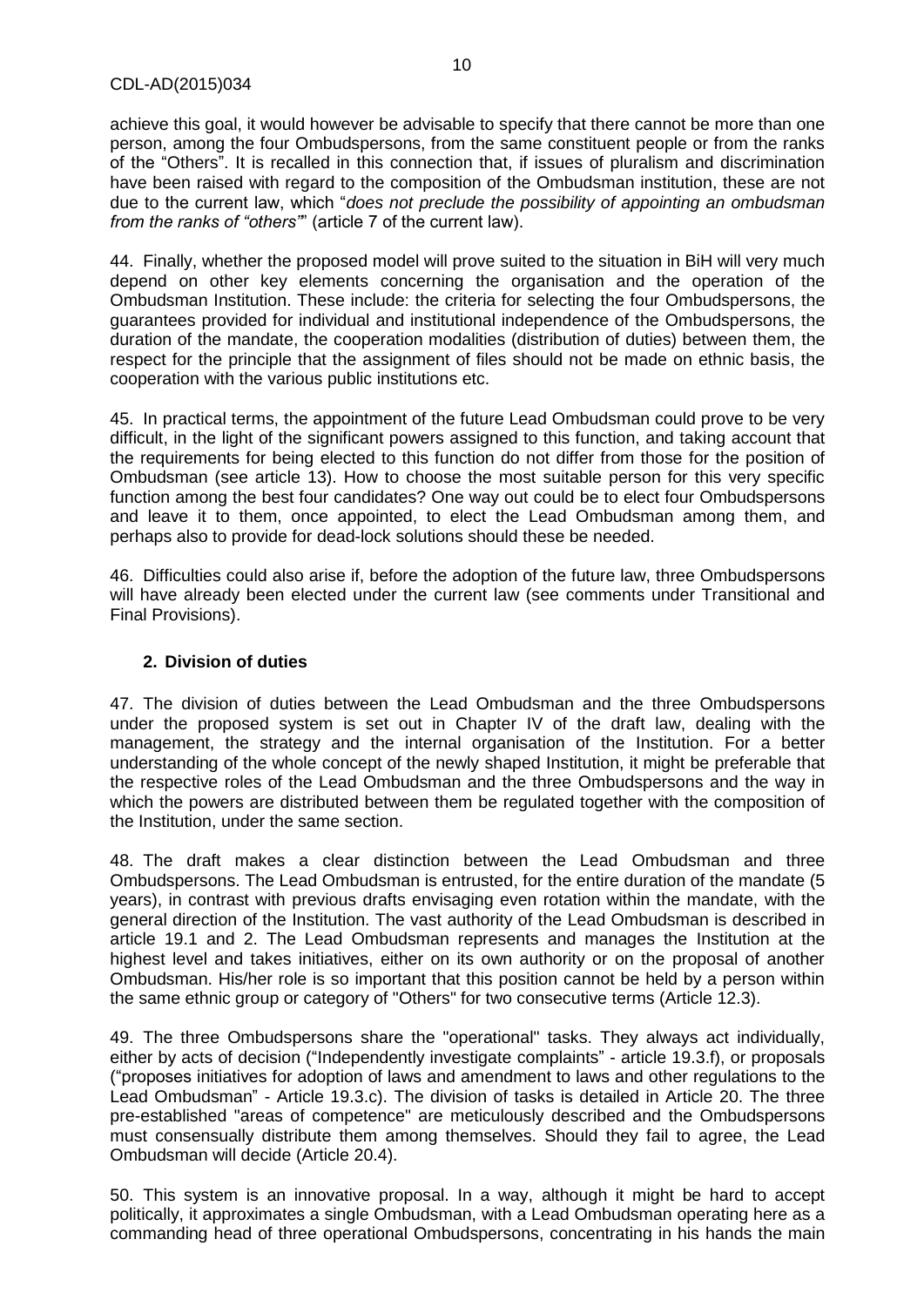lines of the Institution's policy. This may prove an efficient way to eliminate the decision by consensus and to ensure that the distribution of files among them does not rely on the criterion of ethnic origin of the complainant.

51. Two comments can be made, however. First, as mentioned above, nothing seems to prohibit in the current text of the draft law two Ombudspersons belonging to the same ethnic group (or from the category of "Others"), or that the Lead Ombudsman and another Ombudsman be part of the same ethnic group (or from the ranks of the "Others"). What is forbidden is that the Lead Ombudsman function be exercised two consecutive terms by a representative of the same ethnic group (or of the group of "Others") (Article 12.3). How can this be reconciled with article 13.3 providing that "[*d]uring the appointment procedure of the Ombudsman, equal representation of the constituent peoples and 'others' shall be ensured* ... "? Could this mean that the four positions (in total) are to be distributed among the three ethnic groups, on one side, and that of the "Others", on the other side? Providing clarity in this respect is crucial.

52. Second, the division of tasks is described in a very meticulous way in article 20.2. Even more detailed internal rules, will be provided by the "Rulebook" (on internal organisation) of the Institution (article 20.5). This being so, doubtful or mixed cases on the border of different areas of responsibilities will emerge. In these cases, after consultation between the Ombudspersons involved, the Lead Ombudsman should, logically, have the last word.

53. The manner in which joint decisions will be adopted (should such collegial decisions be envisaged) also calls a comment. As previously noted, according to article 19, the Lead Ombudsman will take the most important decisions (on the annual report, the Institution's strategy or the opportunity of special reports or legislative initiatives) "*upon the proposal of the Ombudsman or independently*", whereas the three Ombudspersons will "*independently issue recommendations following investigation of complaints of human rights violation*" (see also article 33.4). No mention seems to be made, in the draft law, of joint decisions.

54. Article 33.1 indeed states that "*upon completion of the investigation procedure, the Institution shall issue a recommendation to the competent authority and shall deliver it to the complainant*", as opposed to article 33.4 dealing with recommendations adopted "independently" by **the Ombudsman** (emphasis added). However, it does not result clearly from these provisions whether there is also envisaged to allow the possibility for the Ombudspersons to investigate and adopt decisions together where appropriate.

55. It is recommended that the distribution of duties be reconsidered with a view to determining, and clearly specifying in the law, the responsibilities of the Institution for which collegial decisions would be more appropriate. In the view of the Venice Commission, strategies, programmes of activities or financial issues, but also annual and/or special reports and general recommendations may be endorsed collectively, as a way to ensure homogeneity and coherence, but also exchanges and cohesion within the Institution.

#### **3. Appointment**

#### **i. Requirements for appointment**

56. According to article 13, only persons with a law degree, who have passed the bar examination and have "*at least ten years of prominent working experience in the field of law*", have proven experience in the protection of human rights, are known for their moral standing and have not been convicted for criminal offences may be elected as Ombudsman.

57. The Venice Commission has always been opposed to such restrictive requirements. In particular, the requirement to be a law graduate, to have passed the bar exam and to have 10 years' experience in legal practice (article 13.1.b) seems excessive. In the Commission's view, although the mandate of the Institution extends beyond human rights issues, including also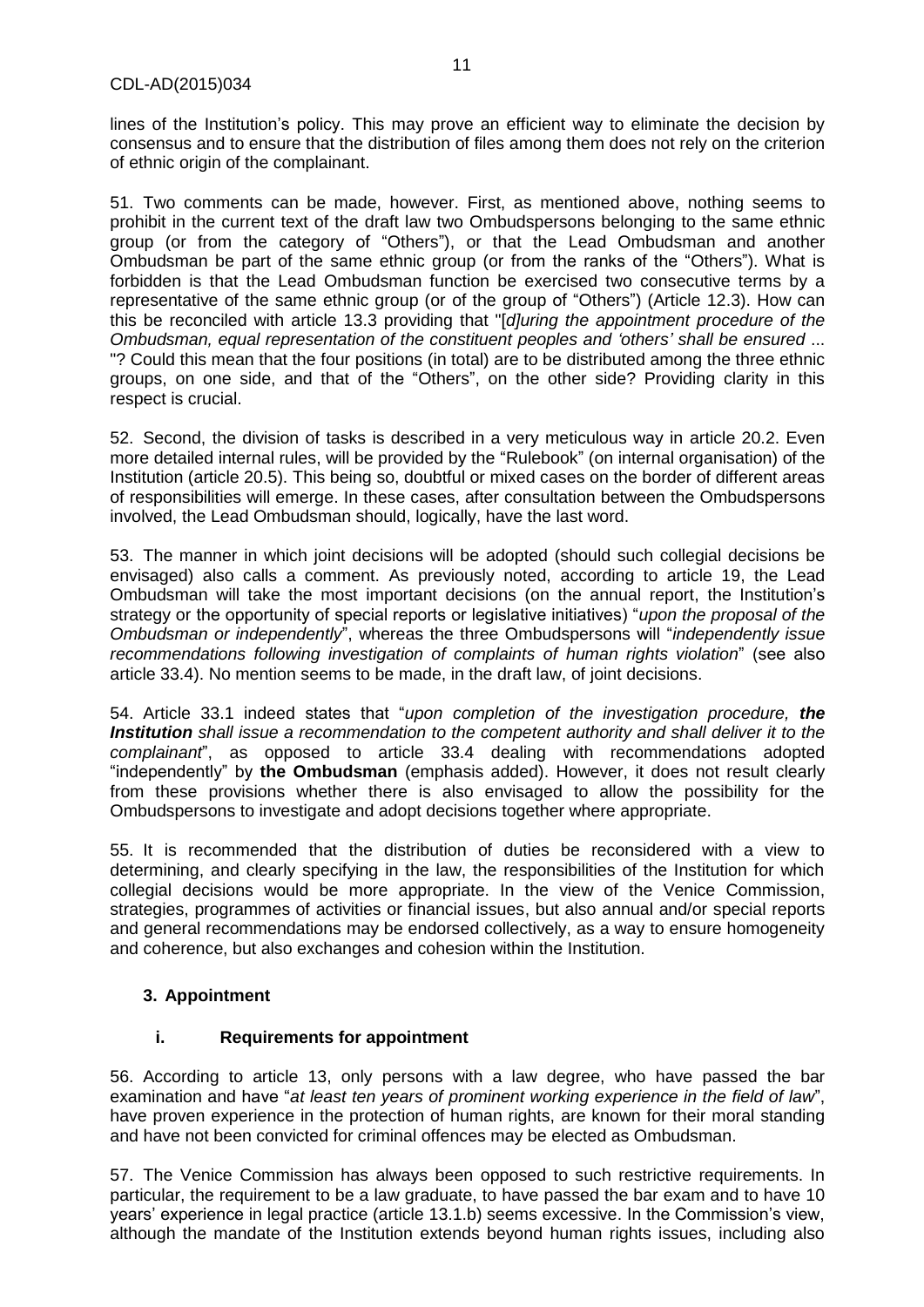matters of good governance, the Ombudsman is not a judicial body. Therefore, it is the person's good reputation in the society and a recognized expertise in the field of human rights that should be essential for this position.

58. The Commission acknowledges that, as stressed during the meetings held by its Rapporteurs in Sarajevo, the issues to be addressed by the BiH Ombudsman are essentially legal, especially difficult and complex in this country. However, this does not justify imperatively reserving the Ombudsman position to law graduates having passed the bar examination. Management, communication and other skills should also be taken into account, especially in respect of the Lead Ombudsman (see comments before). In addition, one of the aims of the current reform is to give increased importance to the Ombudsman's promotional function, where qualities other than those revealed by the practice of law may be required. Besides that, the necessary legal knowledge could be provided by the staff and the "advisor" appointed by each Ombudsman according to his or her area of responsibility<sup>22</sup>. Finally, the current text would lead, for example, to refusing the application of a law professor, specialized in human rights, who has not passed the bar examination and has no legal practice. The Venice Commission recommends reconsidering the eligibility criteria with a view to making them more inclusive.

#### **ii. Appointment procedure**

59. Article 14 regulating the appointment procedure is crucial for the independence and credibility of the Ombudsman Institution. As under the current system, it is for the Parliamentary Assembly of BiH to elect the Ombudspersons, by a simple majority of the two Houses, in accordance with the rules of procedure of each House. An "open and transparent process" of selection of candidates, following a public call for the four positions, shall precede the election. A ranking list of candidates, established in accordance with "*pre-defined, objective relevant and public criteria*" and following consultations with competent international organizations and NGOs, will be submitted to the two Houses by Parliamentary Assembly's Joint Committee for Human Rights.

60. By entrusting the Joint Committee (instead of, under the present law, a "special *ad hoc*, temporary committee") with the candidates' selection, a radically new solution is proposed. This definitely represents a step forward, in line with previous recommendations of the Venice Commission and relevant international reports. The proposed solution has at least two advantages. First, it involves a standing committee which deals with human rights in a systematic manner and collaborates by definition with the Ombudsman. Second, it is for the benefit of the transparency of the procedure - and of the credibility of the Institution - that the composition of the Joint Committee is stable and known, usually including a proportional number of representatives of the ruling and the opposition parties, and not formed for the express purpose of selecting candidates for the Ombudsman function.<sup>23</sup>

#### **iii. Majority required (for appointment and early termination of mandate)**

61. Under article 14.7, the Ombudspersons are elected by a simple majority vote by the House of Representatives and the House of Peoples, the current rule being maintained. This contradicts a long-standing "case law" of the Venice Commission recommending a qualified majority as a way to provide the Institution with a politically and socially broad base. In the opinion of the Commission, a broad consensus of all tendencies in the Parliament in the election of the Ombudsman has a particular value in terms of enhanced independence and legitimacy of the Institution and improved public perception of its impartiality.<sup>24</sup>

 $22$  According to Article 22.8, such an "advisor" must be a "person who has completed a four-year degree in law, has excellent knowledge of at least one of the official languages of the United Nations, and at least 5 years of working experience in the field of human rights and freedoms".

<sup>23</sup> See CDL-INF(2001)007, Venice Commission, Memorandum on the Organic Law on the Institution of the Ombudsman of the Federation of Bosnia and Herzegovina, §2.

<sup>&</sup>lt;sup>1</sup> See e.g. CDL-INF(1999)10, Report of the Working Group of the Venice Commission and the Directorate of [Human Rights on Ombudsman institutions in Bosnia and Herzegovina;](http://www.venice.coe.int/webforms/documents/?pdf=CDL-INF(1999)010-e) CDL-INF(2001)007, Venice Commission,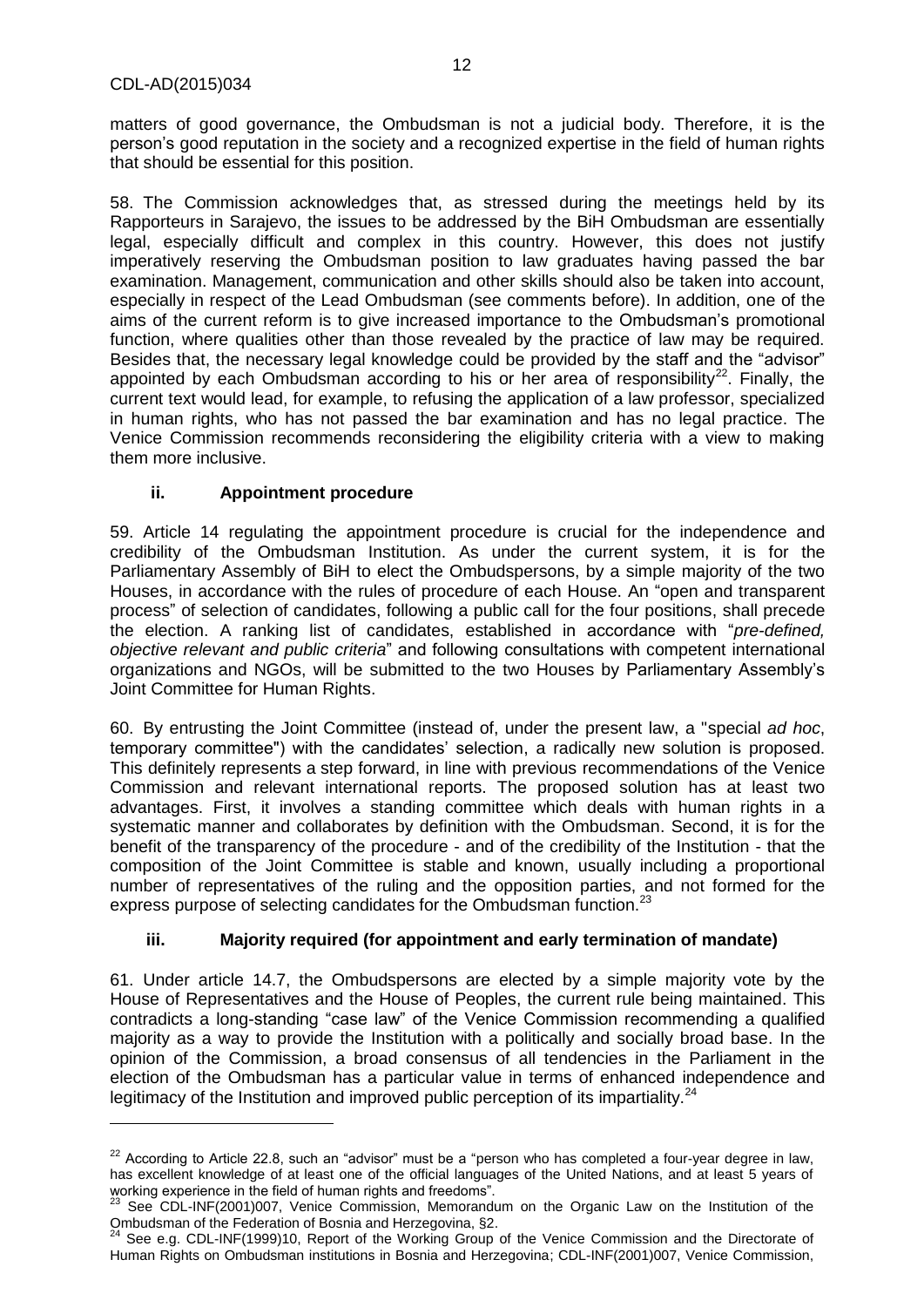62. In respect of the termination of office, the draft law only provides for a two-thirds majority rule (in the two Houses) for two particular cases: "*non-performance of duties for a period longer than six months*" (article 16.1.e) and "*inability to perform duties for medical reasons*" (article 16.1.f). As for the appointment, the Commission has repeatedly emphasised that a qualified majority (preferably even higher than for the appointment) is essential when deciding on the early termination of the mandate, both for protecting the legal status of the Ombudsman, particularly his or her independence, and for preventing the politicisation of his or her possible dismissal<sup>25</sup>. One might however wonder whether a certified medical inability to perform duties should still require a vote in Parliament.

63. The Venice Commission acknowledges that, in the particular context of BiH, the decisionmaking in parliament, which can be subject to multiple vetoes, is extremely difficult to achieve. Introducing a qualified majority requirement would create additional difficulties and further complicate the procedure, notably in the appointment of the Ombudspersons<sup>26</sup>. In the light of these considerations, the Commission believes that it belongs to the authorities of BiH to assess whether a qualified majority rule may be successfully introduced and implemented or, from a more pragmatic perspective, a joint decision of the two Houses could serve as a sufficient guarantee for the "broad consensus" needed both to appoint an Ombudsman or to decide on the early termination of his/her mandate.

#### **4. Duration of mandate**

64. Article 15.1 of the draft law reduces the duration of the mandate from six to five years, which differs from the law in force and all previous drafts. At the same time, the draft limits the renewal to one further mandate, which is a step in the right direction.

65. Although not in breach of the applicable standards,<sup>27</sup> the possibility of renewing the mandate carries the risk that the action of the person occupying the post of Ombudsman is influenced by an interest in being reappointed.<sup>28</sup> In the opinion of the Venice Commission, the principle of a single term provides a safeguard contributing to the Ombudsman's independence and precluding such risks. It is recommended to consider providing for a longer term of office (7-8 years) combined with a non-renewable mandate.

66. There are no provisions in the draft law to regulate the exercise of the duties of the Lead Ombudsman following the end of his/her mandate or in case of early termination of his/her office. The draft only envisages the case of an "ordinary" Ombudsman whose term has expired or is terminated for other reasons (article 15). In the latter case, a remaining Ombudsman would perform his/her duties on a temporary basis until a new Ombudsman is appointed. Similarly, the draft makes no provision for the replacement of the Lead Ombudsman when he or she is on leave or temporarily unable to exercise his duties. While these latter situations may be address through the Institution's Rulebook, it would be advisable to provide in the law the solutions envisaged for cases of vacancy of the function of Lead Ombudsman.

Memorandum on the Organic Law on the Institution of the Ombudsman of the Federation of Bosnia and Herzegovina, §2; see CDL-AD(2008)009, [Opinion on the Constitution of Bulgaria](http://www.venice.coe.int/webforms/documents/?pdf=CDL-AD(2008)009-e) § 81; CDL-AD(2011)034, Joint Opinion on the Law on the Protector of Human Rights and Freedoms of Montenegro by the Venice Commission and the OSCE Office for Democratic Institutions and Human Rights (OSCE/ODIHR), § 16; see also Recommendation 1615(2003), §7.3.

 $25$  See Memorandum on the Organic Law on the Institution of the Ombudsman of the Federation of Bosnia and Herzegovina, CDL-INF(2001)7.

 $26$  For example, the election of Ombudsman in 2007/2008 took more than 20 months, following a disagreement between parties. Although an earlier text required a two third majority, since then, both the law in force (the 2002 Law, as amended) and the various drafts assessed by the Venice Commission have opted for the simple majority rule.

<sup>27</sup> Such a system is expressly accepted in paragraph 7.3 of Recommendation 1615(2003) and may be found in many countries.

 $^{28}$  See, CDL-AD(2015)017, § 45; see also CDL(2001)083, Consolidated Opinion On the Law on Ombudsman in the Republic of Azerbaijan, §11; CDL-AD(2007)024, Opinion on the draft law on the People's Advocate of Kosovo, § 40.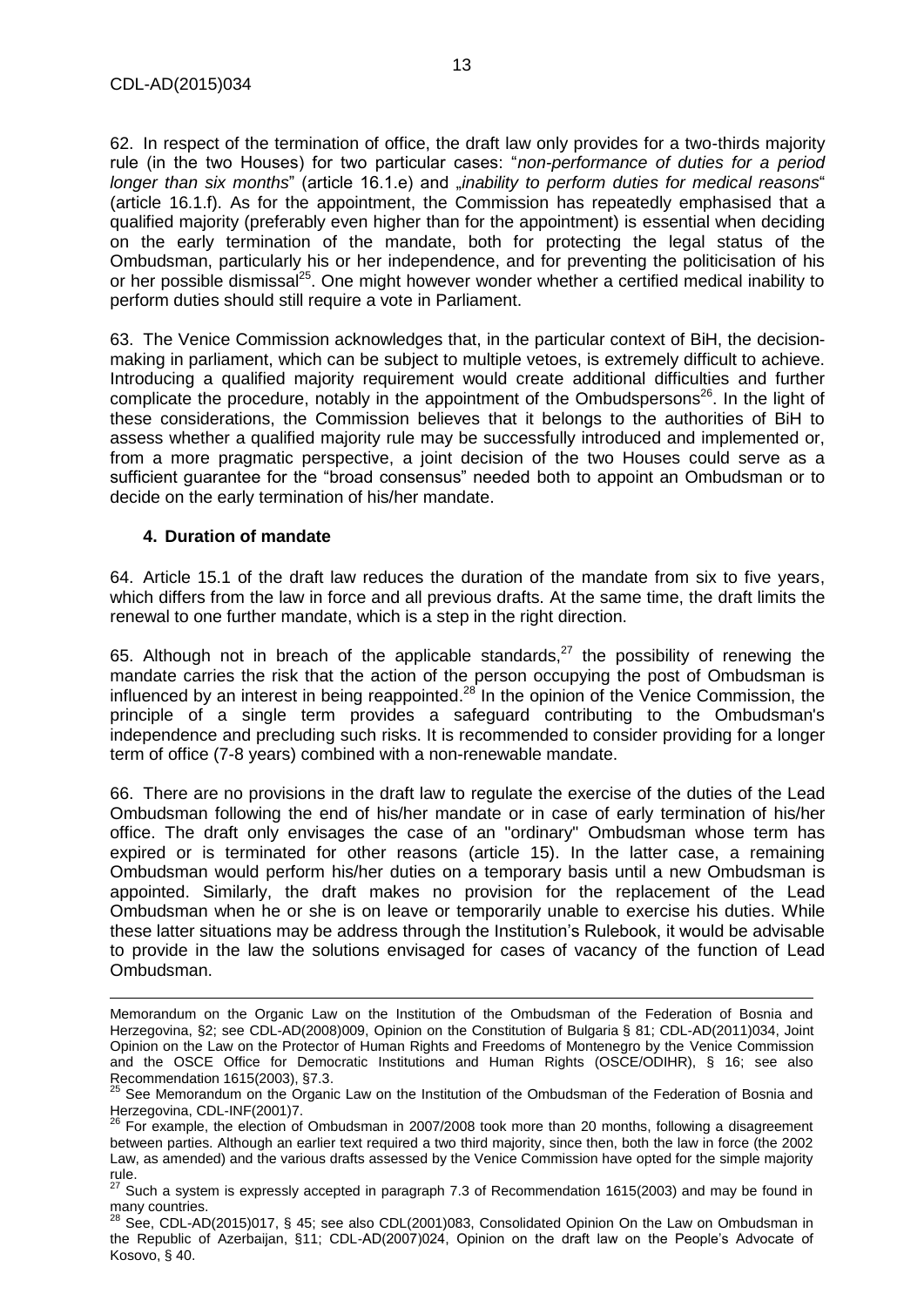# **5. Immunity**

67. According to article 17 of the draft law, the Ombudsman and the staff of the Institution "*shall not be prosecuted, arrested or detained in custody, nor tried in civil proceedings*" for opinions expressed or decisions taken within their official duties. This provision is in line with international standards and the best practices in the field. In particular, it is positive that this functional immunity granted to the Ombudsman is extended to the staff and that it continues to be accorded after the end of the Ombudsman's mandate or after the staff cease their employment with the Ombudsman Institution<sup>29</sup>. Also, the draft law rightly includes the official documents and the premises of the Institution in the scope of the above protection.

68. It is suggested to make it clear that this protection applies to all documents of the Institution, including correspondence and internal notes, as well as to the baggage and means of communication belonging to the Ombudsman. More generally, the immunities provided should also include protection from any administrative action.

69. At the same time, the law should also provide for the possibility (and specific modalities) of withdrawal of the immunity of the Ombudsman, as well as of his/her staff, in specific cases.

# **6. Conflict of interest and incompatibilities**

70. Article 18 of the draft law rightly provides that the Ombudsman may not perform any other public or professional duty, except teaching, scientific, cultural or humanitarian activities. Such activities are allowed as long as they are not in conflict with the Ombudsman's duties and prevent or restrict their effective and timely exercise. This clause may be supplemented so as to require that the accessory activity shall in no way undermine the impartiality or the appearance of impartiality of the Ombudsman. $^{30}$ 

#### **D. Investigation procedure of complaints**

# **1. Persons entitled to apply to the Ombudsman**

71. With regard to the intervention of human rights NGOs, it should be taken into account that in certain cases it might prove difficult, if not impossible, to obtain consent of the alleged victim(s) of a human rights violation. Therefore it is recommended to insert, in article 25.2, the words "where possible". Further, such consent should also be received, where possible, when the Ombudsman decides to launch an *ex officio* investigation.

# **2. Action in cases subject to Courts**

72. Article 29 dealing with the Ombudsman's action "*in cases subject to court proceedings*" states that the Institution should not act in such cases, "*except in cases of unnecessary delays*". This provision appears in line with the Recommendation no. 1615(2003) stating that "*ombudsmen should have at most strictly limited powers of supervision over the courts. If circumstances require any such role, it should be confined to ensuring the procedural efficiency and administrative propriety of the judicial system; in consequence, the ability to represent individuals (unless there is no individual right of access to a particular court), initiate or intervene in proceedings, or reopen cases, should be excluded*."<sup>31</sup> Like the Parliamentary Assembly, the Venice Commission has made it clear, in its opinions, that the Ombudsman may be authorised to make general recommendations about the functioning of the court system, but he or she should not have the power to intervene in individual cases  $32$ . In any

 $^{29}$  See e.g. CDL-AD(2009)043, Opinion on the draft amendments to the law on the Protector of Human Rights and Freedoms of Montenegro, § 29.

See CDL-AD(2015)017, § 52.

 $31$  See Recommendation Rec 1615(2003), § 6.

<sup>32</sup> See CDL-AD(2007)024,§ 19.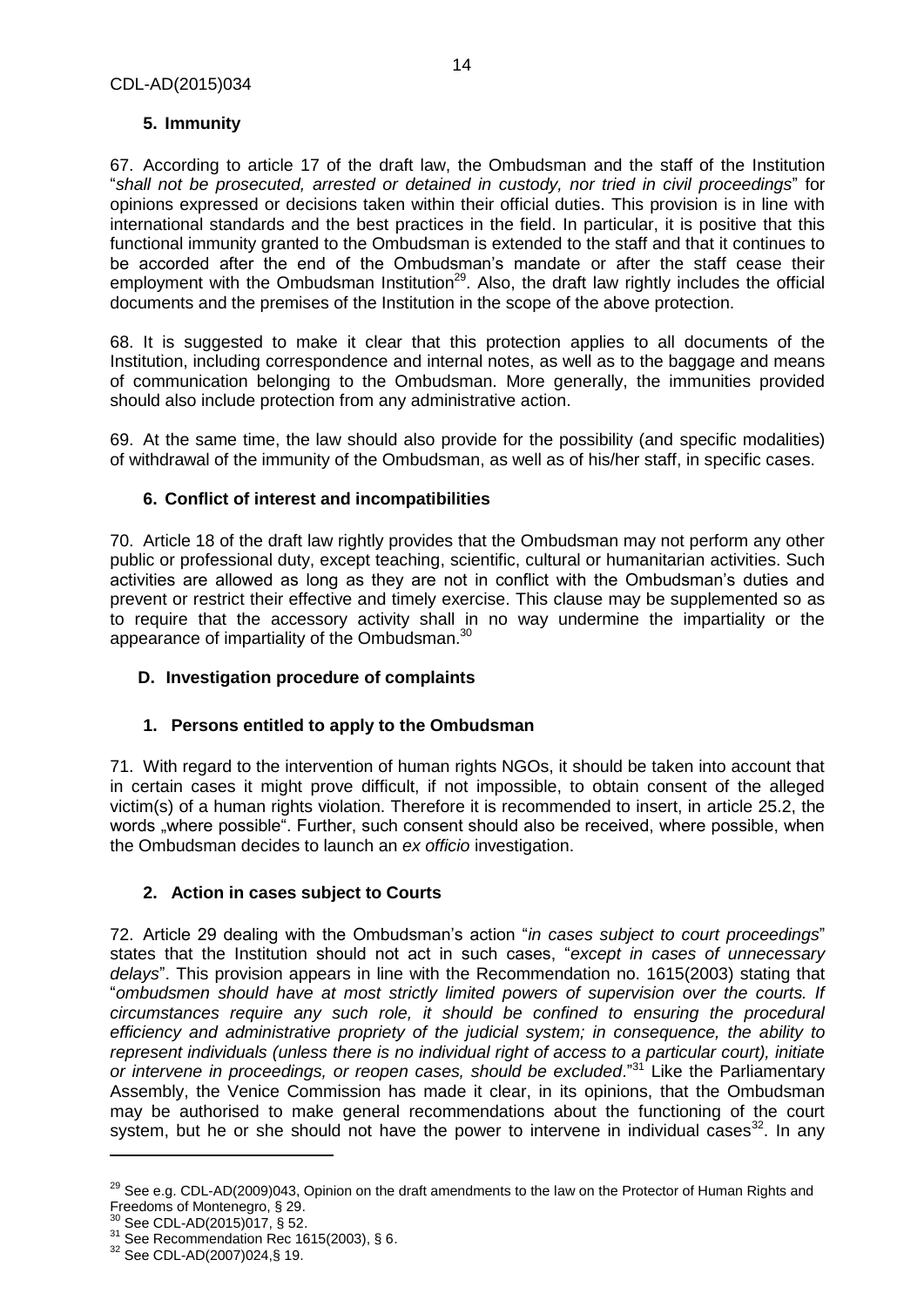case, it is essential that the law explicitly stipulates which actions and measures may be taken by the Ombudsman in the context of monitoring the administration of justice<sup>33</sup>.

73. It is noted at the same time that, in article 29.3, the drafters envisage situations where the Institution would "*establish a violation of human rights and freedoms by the court*", for which it is foreseen that "*the recommendation shall also be submitted to the High Judicial and Prosecutorial Council of BiH*". This provision might be interpreted as giving rise to undue interference by the Ombudsman with the judiciary, which is in breach with the requirement of independence of both the judiciary and the Ombudsman. Here again, it is strongly recommended to clarify this important issue in the text of the law, by more clearly stating that courts are excluded from the jurisdiction of the Ombudsman Institution $34$ .

#### **E. Obligation to co-operate with the Ombudsman**

74. Some of the provisions in the draft law concern the relation between the Ombudspersons and individual civil servants (see for example articles 35, 38 and 39). It is important to point out that, in the relations between the Ombudsman and the various public institutions, it is the authority, and not the civil servant, that is answerable to the Ombudsman. To prevent any improper interpretation and application of the above provisions, these provisions should be redrafted in such a manner as to make this principle more explicit.

75. Under article 39.2, in case of failure to co-operate on the part a civil servant, the Ombudsman shall approach that person's superior or the competent prosecuting authorities for the appropriate disciplinary or penal action to be taken. Paragraph 3 of the same article goes much further by stipulating that "*[w]here the competent BiH authority fails to take action, the Ombudsman may, in substitution for this authority, institute disciplinary proceedings against the official responsible or, where appropriate, bring the case before a criminal court*". This provision appears problematic and to some extent contradicting paragraph 2. Although paragraph 3 may be seen as a remedy to the inaction of the authorities mentioned in paragraph 2, enabling the Ombudsman, acting in the place of these authorities, to initiate disciplinary proceedings or even criminal proceedings against an official for violating a duty to cooperate, seems excessive.

76. More generally, it is important to make clear that, if the Ombudsman may recommend disciplinary measures, it will be up to the competent bodies to apply such measures. In any case, such measures should only be applied to persons who have clearly violated the legislation and refuse to remedy their act. Less drastic measures should be foreseen for minor cases and more severe penalties for no-cooperation with the Ombudsman should be applied only as a last resort measure.<sup>35</sup>

77. The provisions regulating the Ombudsman's access to confidential data are spread in several articles: article 31.5 stating, as a general principle, that the Ombudsman Institution shall be granted access to acts and documents designated as confidential or classified, but also article 31.8 on the corresponding duty of confidentiality, or articles 34, 35 and 37 dealing with the different aspects of providing, accessing and processing confidential and secret data.

78. For the sake of legal clarity, it would be advisable to better systematise this provisions and specify more clearly, on the one side, the obligation of the Institutions concerned by an investigation conducted by the Ombudsman Institution to allow access to documents and data, including those classified as secret or confidential, and on the other side, the obligations of the Ombudsman in handling such information. For example, article 35.4 stating that *"[t]he information or personal records provided by a civil servant or employee during an investigation* 

<sup>&</sup>lt;sup>33</sup> See CDL-AD(2003)007, Opinion on the Draft Law on the Public Attorney of "the former Yugoslav Republic of Macedonia", § B III Article 13(1).

 $^{4}$  See CDL-AD(2015)017, § 33

<sup>35</sup> See CDL-AD(2004)041, § 13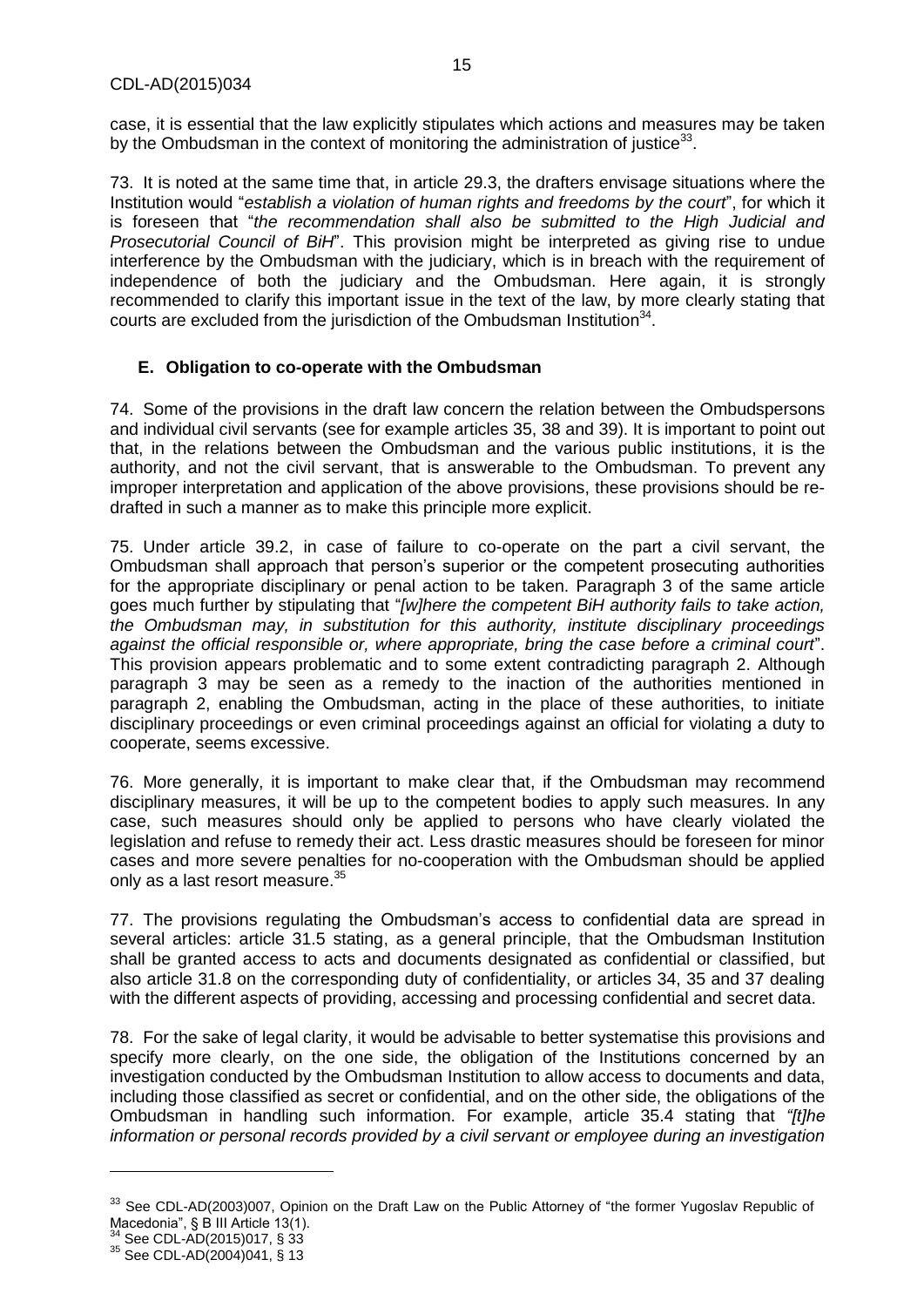*is confidential, without prejudice to their liability according to criminal legislation in BiH*" would deserve increased clarity.

# **1. Reporting obligation (annual report)**

79. The draft law devotes three detailed provisions - articles 42, 43 and 44 - to the "reporting obligations" of the Ombudsman Institution. These consist of an annual report to be prepared, made public on the website of the Institution and submitted (not later than on 31 March) to the Presidency of BiH, the two Houses of the BiH Parliamentary Assembly, as well as to the Parliament of the Federation of BiH, the National Assembly of the Republic of Srpska and the Assembly of Brcko District of BiH. A detailed annual financial report shall be published and submitted at the same time (see article 51). In addition, special reports may be drawn on issue of "public prominence or urgency".

80. It is positive that the draft law provides guidance on the expected content of the Annual Report, and requires the Joint Committee on Human Rights of the Parliamentary Assembly of BiH to organize a thematic session to debate it. Moreover, it expressly requires the Joint Committee to adopt, following the debate, conclusions and, where appropriate, recommendations to the competent Institutions. These may relate to systematic violations of human rights but also to previous recommendations the Ombudsman Institution which have not been implemented.

81. The attention paid to the follow-up given to the Ombudsman's recommendations is commendable. The obligation imposed, in article 43, on the Council of Ministers of BiH to define specific measures (not later than on 30 September of each year) to address human rights violations and other shortcomings raised in the Annual Report, should also be commended as a welcome legislative tool for strengthening the impact of the Ombudsman's work and the attention given to it by the state authorities, at their highest level.

82. It is recalled in this context that neither international standards nor the practice suggest that the parliament or its relevant committee should formally adopt the Ombudsman's Annual Report. The aim is, as provided in the present draft law, that the recipient body takes note of the issues raised by the report and takes action to address them; in no case this body should vote or adopt the report. Such a vote would indirectly call into question the independence of the Ombudsman Institution.

# **F. Cooperation with civil society and promotion function**

83. A special chapter (Chapter VIII, articles 45-49) in the draft law regulates the Institution's cooperation with the civil society and its responsibilities in terms of promotion of human rights and freedoms. This new Chapter constitutes a welcome follow-up to the relevant international recommendations and introduces specific obligations<sup>36</sup> on the Ombudsman in these fields.

84. In its 2009 Recommendations addressed to BiH Ombudsman Institution in the framework of the re-accreditation process as National Human Rights Institution under the Paris Principles, the Subcommittee on Accreditation (SCA) of the ICC, while commending the BiH Ombudsman Institution for its "*concrete efforts to implement a regular consultation mechanism with civil society organisations*", recommended that this cooperation be formalised. The ICC also emphasised that the engagement with civil society must be broad based, to ensure the pluralistic representation of social forces as required by the Paris Principles.<sup>37</sup>

<sup>&</sup>lt;sup>36</sup> See in particular articles 45 and 47.1.

<sup>37</sup> Se[e http://nhri.ohchr.org/EN/AboutUs/ICCAccreditation/Documents/2009\\_November%20SCA%20REPORT.pdf](http://nhri.ohchr.org/EN/AboutUs/ICCAccreditation/Documents/2009_November%20SCA%20REPORT.pdf)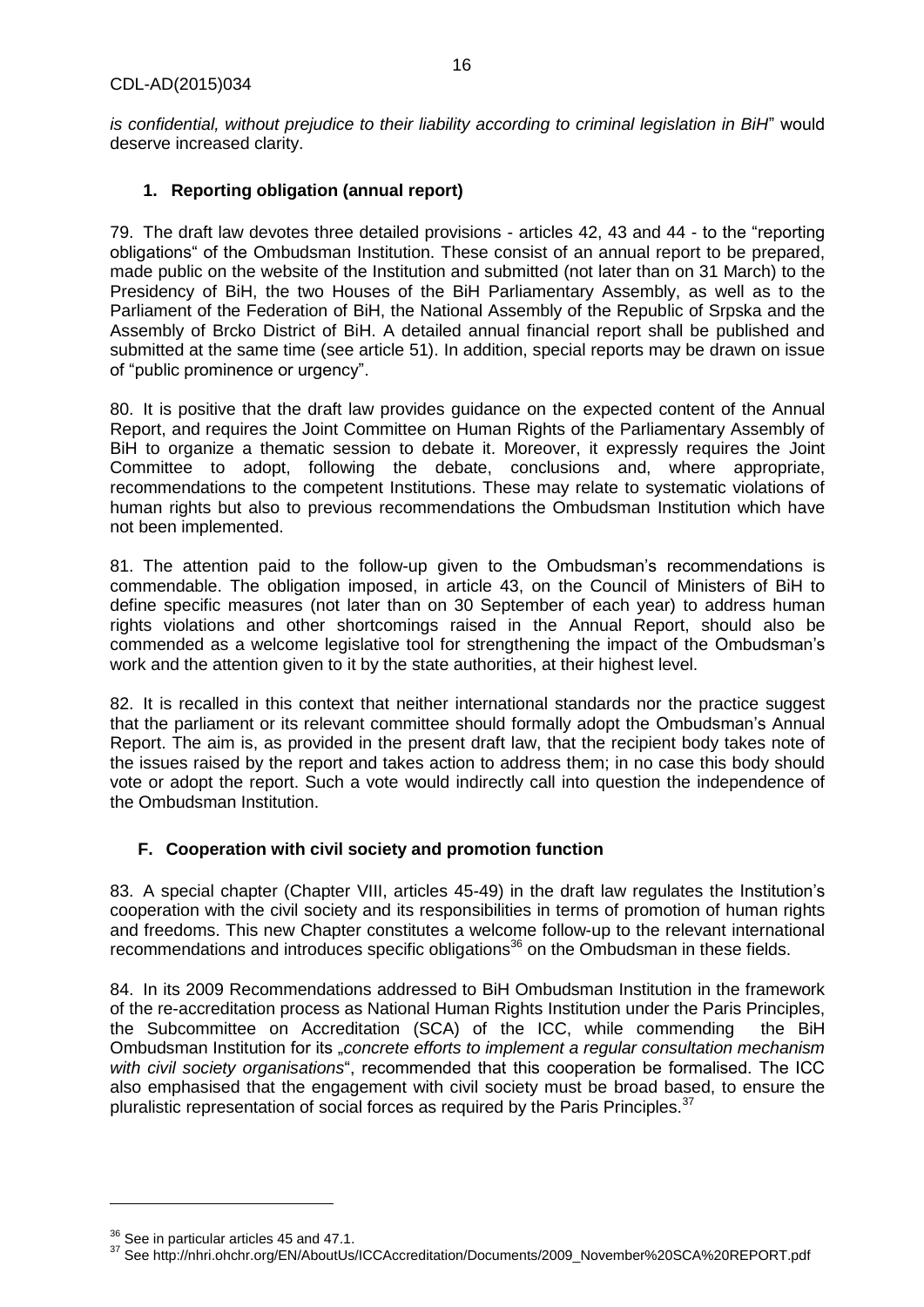85. To implement the above recommendations, a *Standing Advisory Body for Cooperation with Civil Society* is set out by the draft law to assist the Ombudsman Institution in developing and implementing its strategy of protection and promotion of human rights and freedoms and to act as a facilitator of the Institution's relations with civil society organisations, academia, media and other stakeholders active in this field. It is in particular positive that the new body will be established, following a public call, through an appointment procedure which should be "*public and transparent"* (article 46.4).

### **G. Funding and salary**

86. As stipulated in article 50, the draft proposal for the annual budget of the Ombudsman Institution is made by the Lead Ombudsman and submitted for adoption to the Budget Committee of the BIH National Assembly. This is a welcome provision, in line with previous recommendations of the Venice Commission<sup>38</sup>.

87. It is noted however that, under Article 50.3, three state authorities (the Ministry of Finance and Treasury, the Council of Ministers and the Presidency of BiH) are entitled not only to provide opinions on the draft budget already adopted by the Budget Committee of the BiH parliament, but also to adjust it when is "*in conflict with the obligations or limitations of spending in accordance with international agreements or if the draft budget causes a budget imbalance whose rebalance would lead to a decrease in the draft budget of another budget user, or when the draft budget is not in accordance with the provisions of the Law on Fiscal Council of BiH*."

88. In view of the particular significance of its financial resources for the independence of the Institution, it would be important to redraft these provisions in such a way as to avoid any risk of undue cuts to the Ombudsman Institution's budget through an extensive interpretation of the clauses allowing its amendment. It is also strongly recommended that the Law includes, as an additional guarantee in this regard, a clause stating that the public authorities should not use the budgetary process for allocating/reducing funds from the budget in a manner that interferes with the independence of the Ombudsman Institution. <sup>39</sup> In any event, it is essential to ensure that any necessary budgetary restraints should not be applied to the Ombudsman Institution in a disproportionate manner.<sup>40</sup>

89. Finally, the law should explicitly stipulate, as a general principle, that "*the budgetary allocation should be adequate to the need to ensure full, independent and effective discharge of the tasks of the Institution, based on indicators such as the number of complaints lodged with the PA in the previous period of reference*".<sup>41</sup> The law should also expressly provide for the autonomous management, by the Ombudsman Institution, of its budget.

90. Article 52 aligns the salary of the Lead Ombudsman on that of a minister and the salary of the three Ombudspersons on that of a deputy minister. It is noted in this respect that, under a previous version of the current law, the salary of the Ombudsman had to be equal to that of judge of the Constitutional Court of BiH. It seems however that, in practice, that provision has never been applied. In line with its constant position on this matter<sup>42</sup>, the Venice Commission

<sup>38</sup> See CDL-AD(2004)041, § 35; CDL-AD(2015)017, § 73.

<sup>39</sup> See CDL-AD(2015)017, § 75, CDL-AD(2006)038, §§ 80-81.

<sup>40</sup> See CDL-AD(2006)038, § 80.

<sup>41</sup> See CDL-AD(2015)017, § 74 CDL-AD(2007)020, § 30.VI.

<sup>&</sup>lt;sup>42</sup>The Venice Commission already considered the issue of the status and rank of Ombudsman institutions in 2002, in the framework of a request for an opinion on the status and rank of the Institution of Ombudsman of the Federation of BiH (see CDL- AD(2002)8). A comparative study undertaken in this context showed that there are a variety of ways of establishing the status of the Ombudsman and that there is no European standard on the matter. However, as noted by the Commission, whatever status the Ombudsman Institution is assimilated with the judiciary or public officials - it is always given an appropriately high rank, which is also reflected in salary levels (See also CDL-AD(2004)006, *Opinion on the Status and Rank of the Human Rights Ombudsman of Bosnia and Herzegovina*, §16).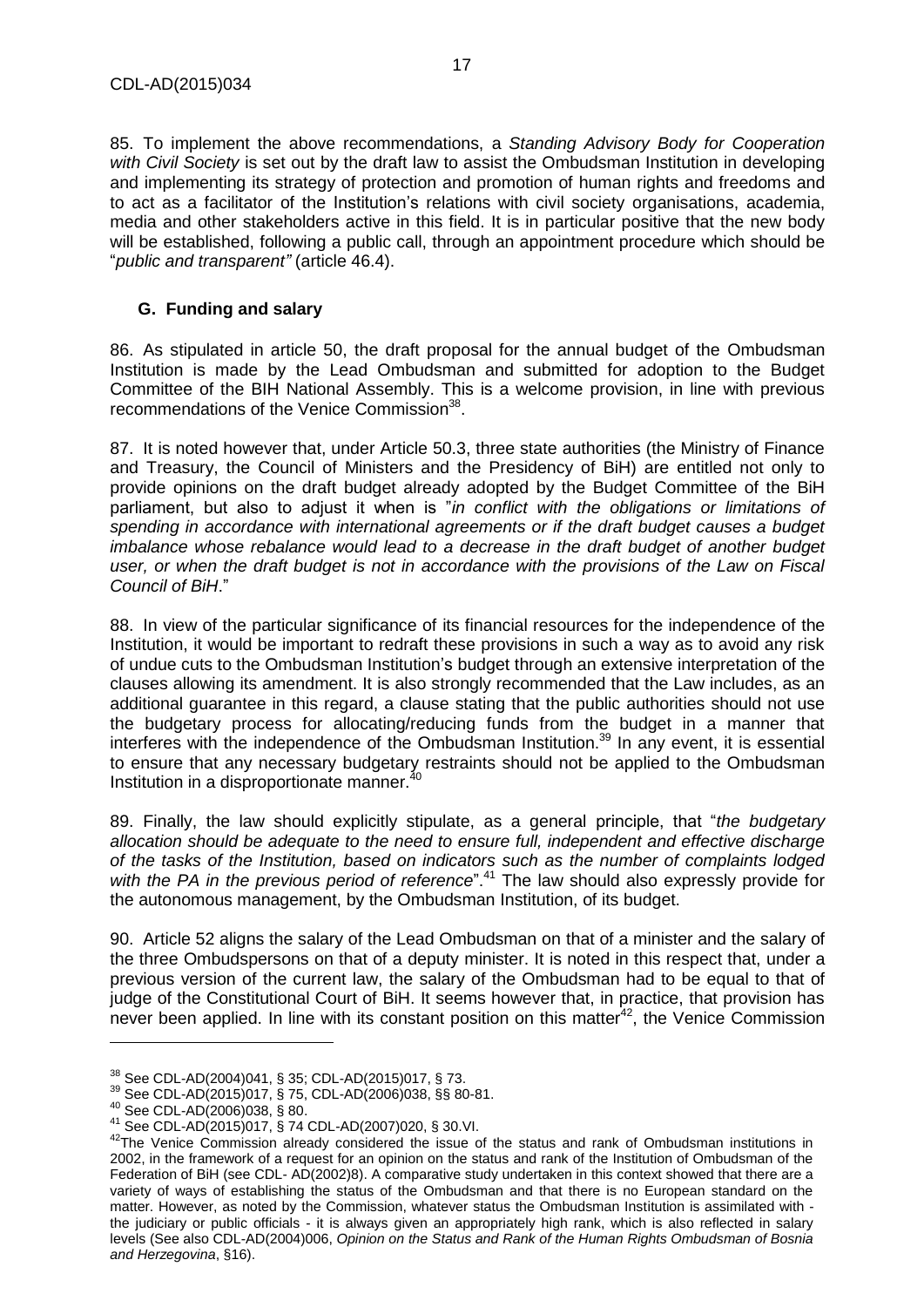considers that it belongs to the authorities of BiH to establish the level the Ombudsman's remuneration, according to country's specific conditions. It is essential however to take into account, when setting this remuneration, that this is an important issue of both public respect and independence of the Institution.

### **H. Transitional and Final Provisions**

91. According to the transitional and final provisions of the draft law, "*following the entry into force of this Law, the Parliamentary Assembly of BiH shall initiate the appointment procedure for only the Lead Ombudsman for the duration of the remaining term of office of the already appointed Ombudsmen*" (article 53). This provision only applies if three new ombudspersons are appointed prior to the entry into force of the new law.

92. In itself, the mechanism in article 53 constitutes a welcome temporary solution aiming at reconciling two equally legitimate processes - electing of three ombudspersons under the conditions laid down by the current law, on the one side, and preparing a new law, on the other side -, without resorting to potentially controversial measures such as the early termination of elected offices. The proposed mechanism has also the significant advantage of ensuring the continuity of the activities of the Ombudsman Institution while enabling its gradual transformation.

93. This being so, several issues would deserve attention and further analysis. First, clarity would be needed on one particular aspect, already raised in relation to article 11 of the draft law, but seen here in the transitional system: if all three Ombudspersons already appointed before the entry into force of the new law are from the three constituent peoples, would this mean that the Lead Ombudsman will necessarily need to be elected from the ranks of the "Others" (strict application of article 13.3) or it may be accepted that the Lead Ombudsman and another Ombudsman belong to the same ethnic group? Whatever the answer, serious difficulties - and hard political negotiations - can be expected in the implementation of these provisions.

94. Second, one may wonder whether the proposed mechanism - with three Ombudspersons elected following a common procedure and based on common criteria, to whom would be added, at a later stage, a particularly strong chief Ombudsman, elected through a different election process involving partly different actors - will be workable in practice. In addition to potential difficulties in the internal functioning and cohesion of the Institution, at least for the duration of the Transitional period, there is also a high risk that the prior election of the three Ombudspersons be distorted by the prospect of a Lead Ombudsman vacancy in the near future.

95. As already suggested in this Opinion, one potential solution could be to simply provide for the appointment of a fourth Ombudsman and leave it to the four Ombudspersons to elect the most suited among themselves to the position of Lead Ombudsman, and perhaps also to provide for dead-lock solutions should these be needed. Such a solution, more balanced and democratic, not only would contribute to greater cohesion and efficiency within the Ombudsman Institution, but would also be beneficial to the independence and transparency of the Institution. A Lead Ombudsman elected by the political representatives would not necessarily be seen as a guarantee of an autonomous management of the Institution. The Venice Commission recommends considering the suggested or other alternative mechanisms, both within the framework of the transitional period, and for the regular organization of the Ombudsman Institution.